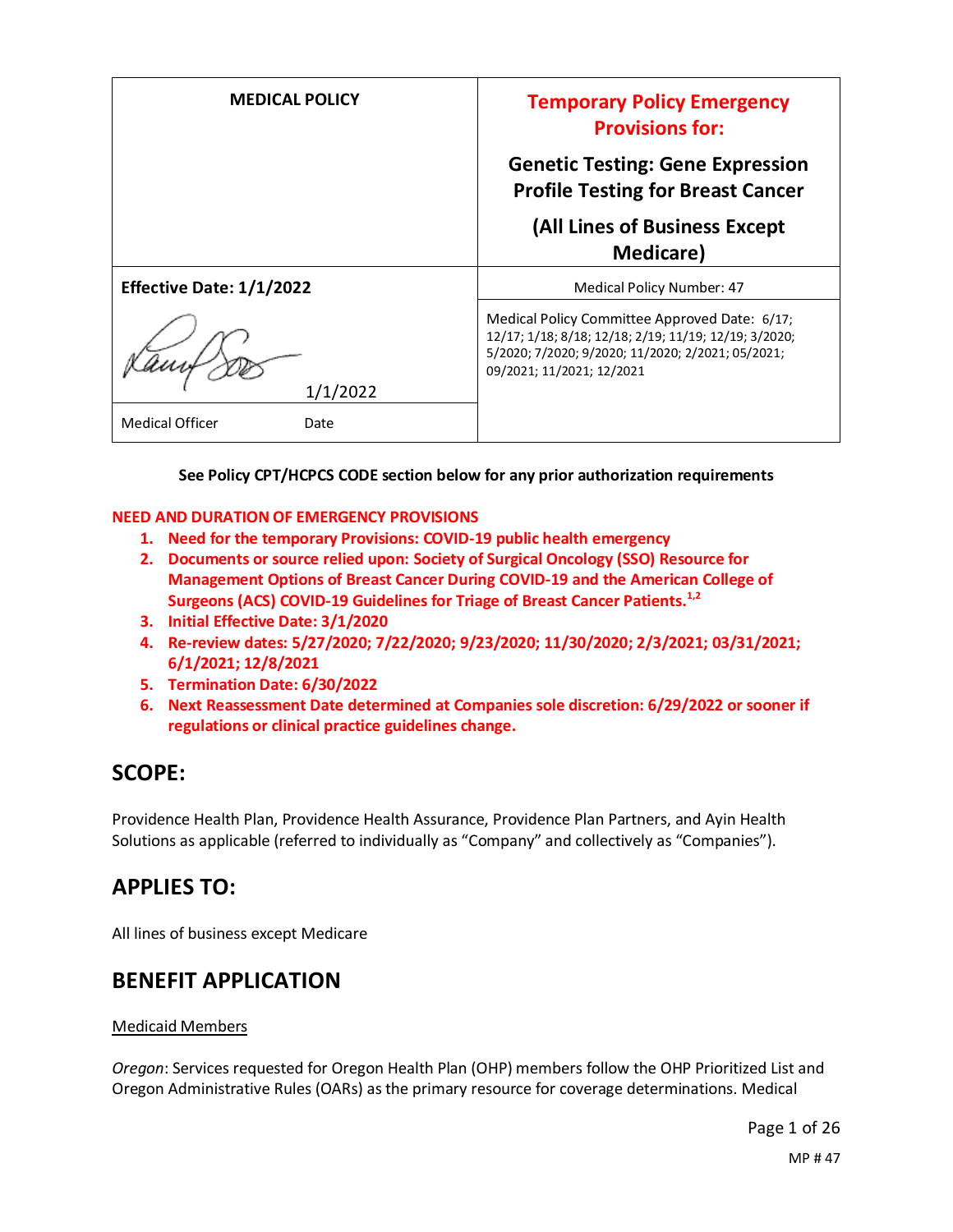**Genetic Testing: Gene Expression Profile Testing for Breast Cancer**

**(All Lines of Business Except Medicare)**

policy criteria below may be applied when there are no criteria available in the OARs and the OHP Prioritized List.

## **DOCUMENTATION REQUIREMENTS**

In order to determine the clinical utility of a genetic test, the following documentation must be provided at the time of the request. Failure to submit complete documentation may affect the outcome of the review.

- Specific gene, trade or proprietary name of the test, or if a custom built test, include every gene(s) and/or component of the test
- Name of laboratory where the testing is being conducted or was conducted
- Clinical notes to include the following:
	- $\circ$  Documentation of genetic counseling as required in the policy criteria below which includes how test results will impact clinical decision making
	- o Reason (indication) for performing test, including the suspected condition
	- o Existing signs and/or symptoms related to reason for current test request
	- o Prior test/laboratory results related to reason for current test request
	- o Family history, if applicable
	- o How results from current test request will impact clinical decision making
- All relevant CPT/HCPCS codes billed

## **POLICY CRITERIA**

Note: The following temporary policy provisions are based on the Society of Surgical Oncology (SSO) Resource for Management Options of Breast Cancer During COVID-19 and the American College of Surgeons (ACS) COVID-19 Guidelines for Triage of Breast Cancer Patients.<sup>1,2</sup> Please see the Policy Guidelines section for complete details.

- I. The use of Oncotype DX® Breast (RS), MammaPrint®, Prosigna™ (PAM50), or EndoPredict® gene expression profiling tests to guide adjuvant chemotherapy treatment decisions in patients with primary breast cancer may be considered **medically necessary and covered** when **all** of the following criteria (A.-I.) are met:
	- A. No repeat testing is performed on the same sample when a result was successfully obtained; **and**
	- B. No previous gene expression assay is performed on the same sample when a result was successfully obtained; **and**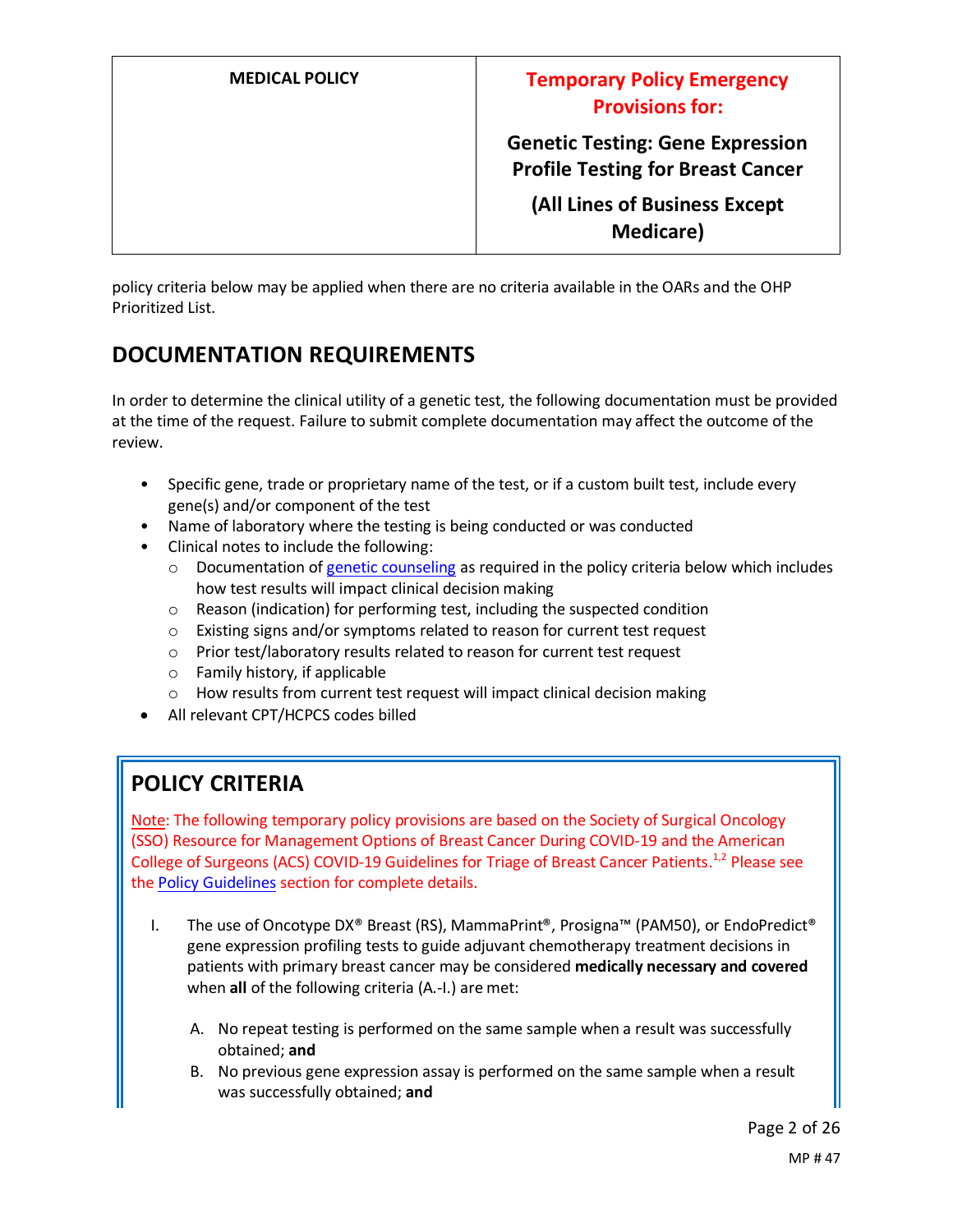**Genetic Testing: Gene Expression Profile Testing for Breast Cancer**

**(All Lines of Business Except Medicare)**

- C. Surgical excision of the tumor has already been completed; **and**
- D. Patient has a diagnosis of invasive breast cancer (Stage I, II, or IIIa); **and**
- E. Estrogen receptor (ER) and/or progesterone (PR) receptor positive; **and**
- F. HER2-negative (please see Policy Guidelines below regarding interpretation of HER2 status); **and**
- G. Node negative (pN0), pN1mi (micrometastasis ≤2 mm of an axillary node), or N1 (less than 4 nodes); **and**
- H. Tumor >0.5 cm; **and**
- I. Adjuvant chemotherapy is not precluded due to any other factor (e.g., advanced age and/or significant co-morbidities).
- II. The use of the Breast Cancer Index<sup>SM</sup> (BCI) gene expression profiling test to guide adjuvant chemotherapy and/or extended adjuvant endocrine therapy decisions may be considered **medically necessary and covered** when all of the following criteria are met:
	- A. No repeat testing is performed on the same sample when a result was successfully obtained; **and**
	- B. No previous gene expression assay is performed on the same sample when a result was successfully obtained; **and**
	- C. Surgical excision of the tumor has already been completed; **and**
	- D. Patient has a diagnosis of invasive breast cancer (Stage I, II, or IIIa); **and**
	- E. Estrogen receptor (ER) and/or progesterone (PR) receptor positive; **and**
	- F. HER2-negative (please see Policy Guidelines below regarding interpretation of HER2 status); **and**
	- G. Node negative (pN0) or pN+; **and**
	- H. Tumor >0.5 cm; **and**
	- I. Adjuvant chemotherapy is not precluded due to any other factor (e.g., advanced age and/or significant co-morbidities).
- III. The use of Oncotype DX® Breast (RS), MammaPrint®, Prosigna™ (PAM50), EndoPredict® or Breast Cancer Index<sup>SM</sup> (BCI) is considered **not medically necessary and is not covered** when the above criteria are not met, including, but not limited to testing in the following circumstances or for any of the following indications:
	- A. Repeat testing on the same breast tumor, including the use of a different gene expression profiling test
	- B. Only a preliminary core biopsy has been performed
	- C. HER2-positive
	- D. Stage 0 noninvasive cancer (ductal carcinoma in situ [DCIS])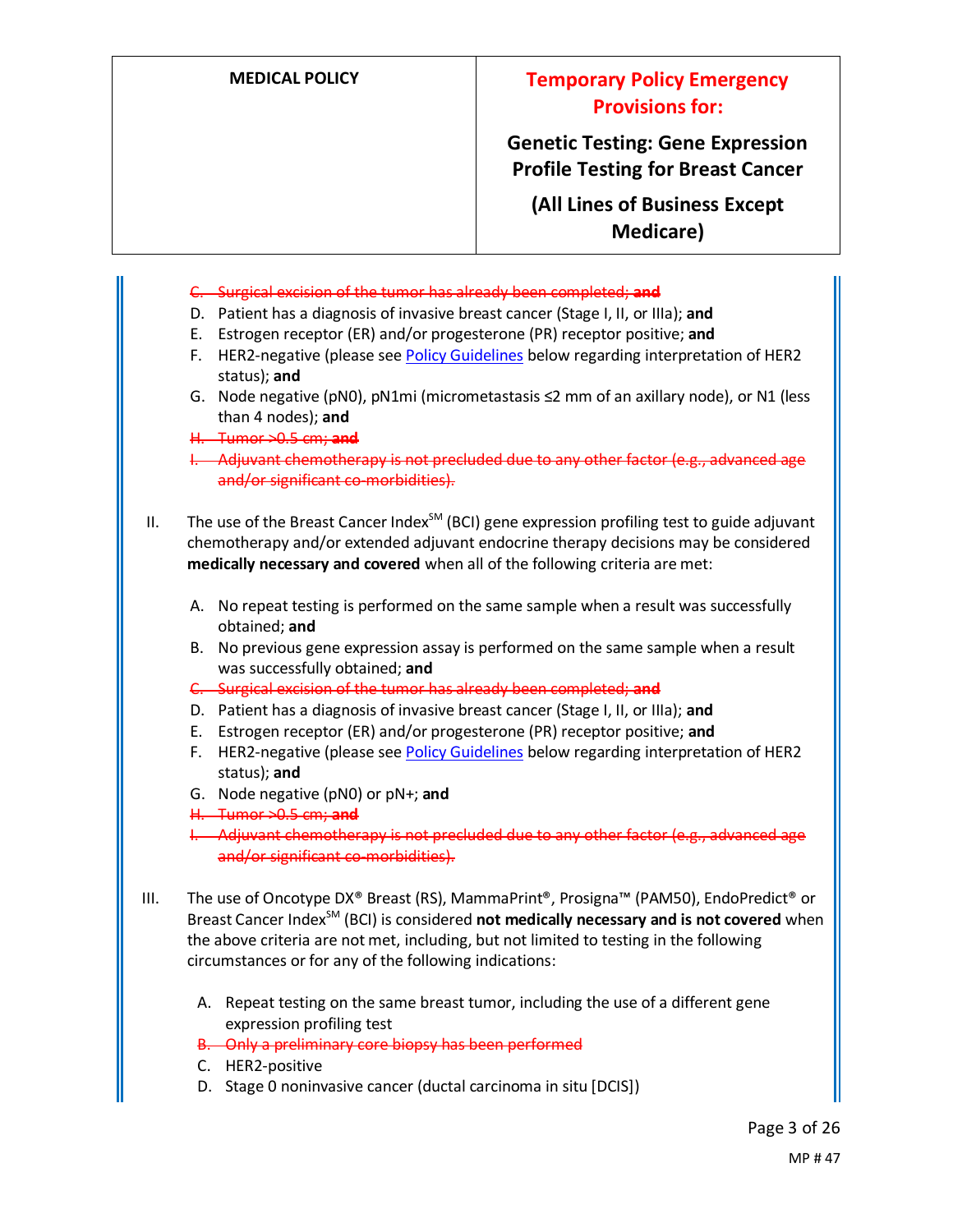**Genetic Testing: Gene Expression Profile Testing for Breast Cancer**

**(All Lines of Business Except Medicare)**

- E. To determine ER, PR or HER2 levels or status
- IV. All other breast cancer gene expression profiling tests are considered **investigational and are not covered** for any indication. Non-covered tests include, but are not limited to, the following:
	- A. BluePrint™
	- B. BreastOncPx™
	- C. BreastPRS™
	- D. DCISionRT by PreludeDx
	- E. Molecular Grade Index
	- F. Oncotype DX® DCIS Score
	- G. TargetPrint®
	- H. Theralink® Reverse Phase Protein Array (RPPA) (Theralink® Technologies, Inc)

Link to Policy Summary

## **POLICY GUIDELINES**

#### Society of Surgical Oncology (SSO)

On March 23, 2020, the SSO published "Resource of the Management Options of Breast Cancer During COVID-19".<sup>1</sup> The SSO states that for ER+ invasive breast cancer, stage I-II, genomic testing "should be performed on the core biopsy if felt that genomic testing will determine endocrine versus chemotherapy."<sup>1</sup>

American College of Surgeons (ACS)

On March 24, 2020, ACS published "COVID-19 Guidelines for Triage of Breast Cancer Patients."<sup>2</sup> These guidelines state the following:

#### **Phase I. Semi-Urgent Setting (Preparation Phase)**

Few COVID 19 patients, hospital resources not exhausted, institution still has ICU vent capacity, and COVID trajectory not in rapid escalation phase *Surgery restricted to patients likely to have survivorship compromised if surgery not performed within next 3 months*

**Cases that need to be done as soon as feasible (recognizing status of hospital likely to progress over next few weeks):**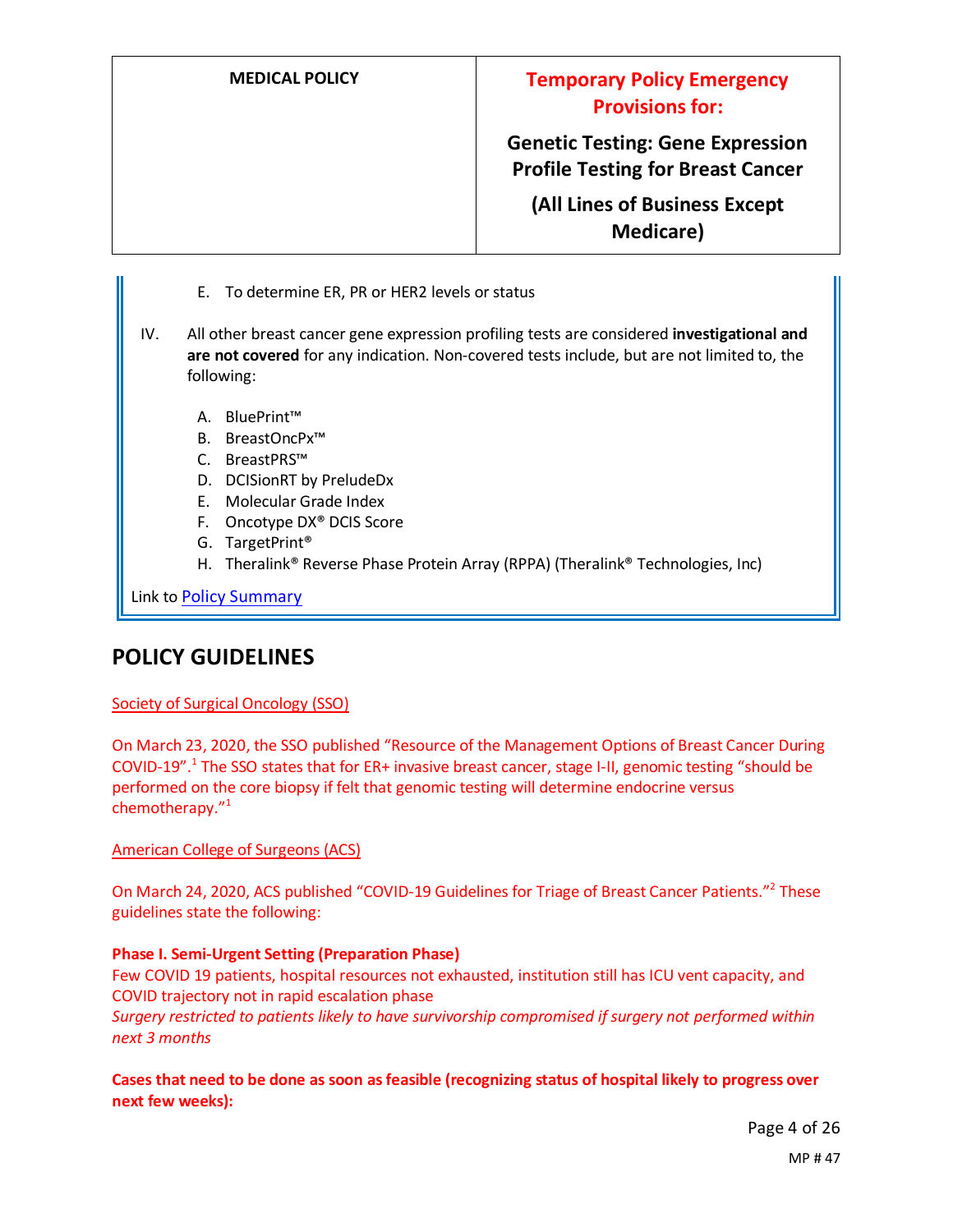**Genetic Testing: Gene Expression Profile Testing for Breast Cancer**

**(All Lines of Business Except Medicare)**

- Neoadjuvant patients finishing treatment
- Clinical Stage T2 or N1 ERpos/PRpos/HER2 negative tumors\*†
- Triple negative or HER2 positive patients\*†
- Discordant biopsies likely to be malignant
- Excision of malignant recurrence

*\*In some cases institutions may decide to proceed with surgery versus subjecting a patient to an immunocompromised state with neoadjuvant chemotherapy, these decisions will depend on institutional resources*

*†Encourage use of breast conserving surgery whenever possible, defer definitive mastectomy and/or reconstruction until after the COVID 19 pandemic resolves provided radiation oncology services are available*

*†Autologous reconstruction should be deferred*

#### **Cases that should be deferred:**

- Excision of benign lesions-fibroadenomas, nodules, etc…
- Duct excisions
- Discordant biopsies likely to be benign
- High risk lesions-atypia, papillomas, etc…
- Prophylactic surgery for cancer and noncancer cases
- Delayed SNB for cancer identified on excisional biopsy
- cTisN0 lesions-ER positive and negative
- Re-excision surgery
- Tumors responding to neoadjuvant hormonal treatment
- Clinical Stage T1N0 estrogen receptor positive/progesterone receptor positive/Her2 negative tumors\*
- Inflammatory and locally advanced breast cancers†

*\*These patients can receive hormonal therapy*.

*†These patients should receive neoadjuvant therapy*.

#### **Alternative treatment approaches to be considered (assuming resources permit):**

- Clinical Stage T1N0 estrogen receptor positive/progesterone receptor positive/Her2 negative tumors can receive hormonal therapy\*
- Triple negative and HER2 positive tumors can undergo neoadjuvant therapy prior to surgery
- Some Clinical Stage T2 or N1 ERpos/PRpos/HER2 negative tumors can receive hormonal therapy\*
- Inflammatory and locally advanced breast cancers should receive neoadjuvant therapy prior to any surgery

*\*Many women with early stage, ER positive breast cancers to not benefit substantially from chemotherapy. In general, these include women with stage 1 or limited stage 2 cancers, particularly those with low-intermediate grade tumors, lobular breast cancers, low OncotypeDX scores (<25), or*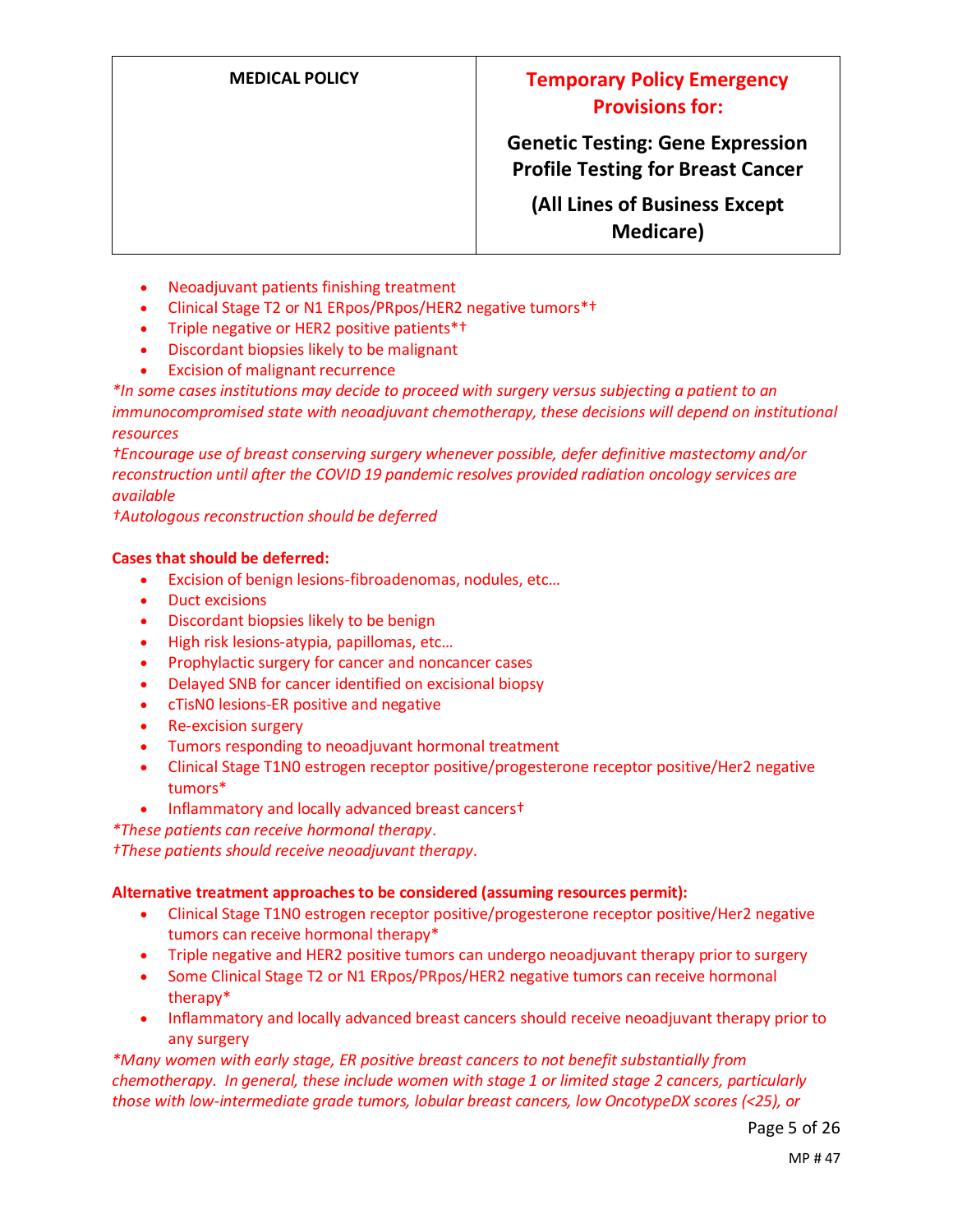| <b>MEDICAL POLICY</b> | <b>Temporary Policy Emergency</b><br><b>Provisions for:</b>                         |
|-----------------------|-------------------------------------------------------------------------------------|
|                       | <b>Genetic Testing: Gene Expression</b><br><b>Profile Testing for Breast Cancer</b> |
|                       | (All Lines of Business Except<br><b>Medicare</b> )                                  |

*"luminal A" signatures. High-level evidence supports the safety and efficacy of 6 to 12 months of primary endocrine therapy before surgery in such women, which may enable the deferral of surgery.*

#### **Phase II. Urgent Setting**

Many COVID 19 patients, ICU and ventilator capacity limited, OR supplies limited or COVID trajectory within hospital in rapidly escalating phase

*Surgery restricted to patients likely to have survivorship compromised if surgery not performed within next few days*

### **Cases that need to be done as soon as feasible (recognizing status of hospital likely to progress over next few days):**

- Incision and drainage of breast abscess
- Evacuation of a hematoma
- Revision of an ischemic mastectomy flap
- Revascularization/revision of an autologous tissue flap\*

\*Autologous reconstruction should be deferred

### **Cases that should be deferred:**

• All breast procedures

#### **Alternative treatment approaches RECOMMENDED (assuming resources permit):**

- Consider neoadjuvant therapy for eligible cases
- Observation is safe for the remaining cases

#### **Phase III.**

Hospital resources are all routed to COVID 19 patients, no ventilator or ICU capacity, OR supplies exhausted

*Surgery restricted to patients likely to have survivorship compromised if surgery not performed within next few hours*

#### **Cases that need to be done as soon as feasible (status of hospital likely to progress in hours)**

- Incision and drainage of breast abscess
- Evacuation of a hematoma
- Revision of an ischemic mastectomy flap
- Revascularization/revision of an autologous tissue flap\*

*\*Autologous reconstruction should be deferred*

All other cases deferred

#### **Alternate treatment recommended**

• Same as above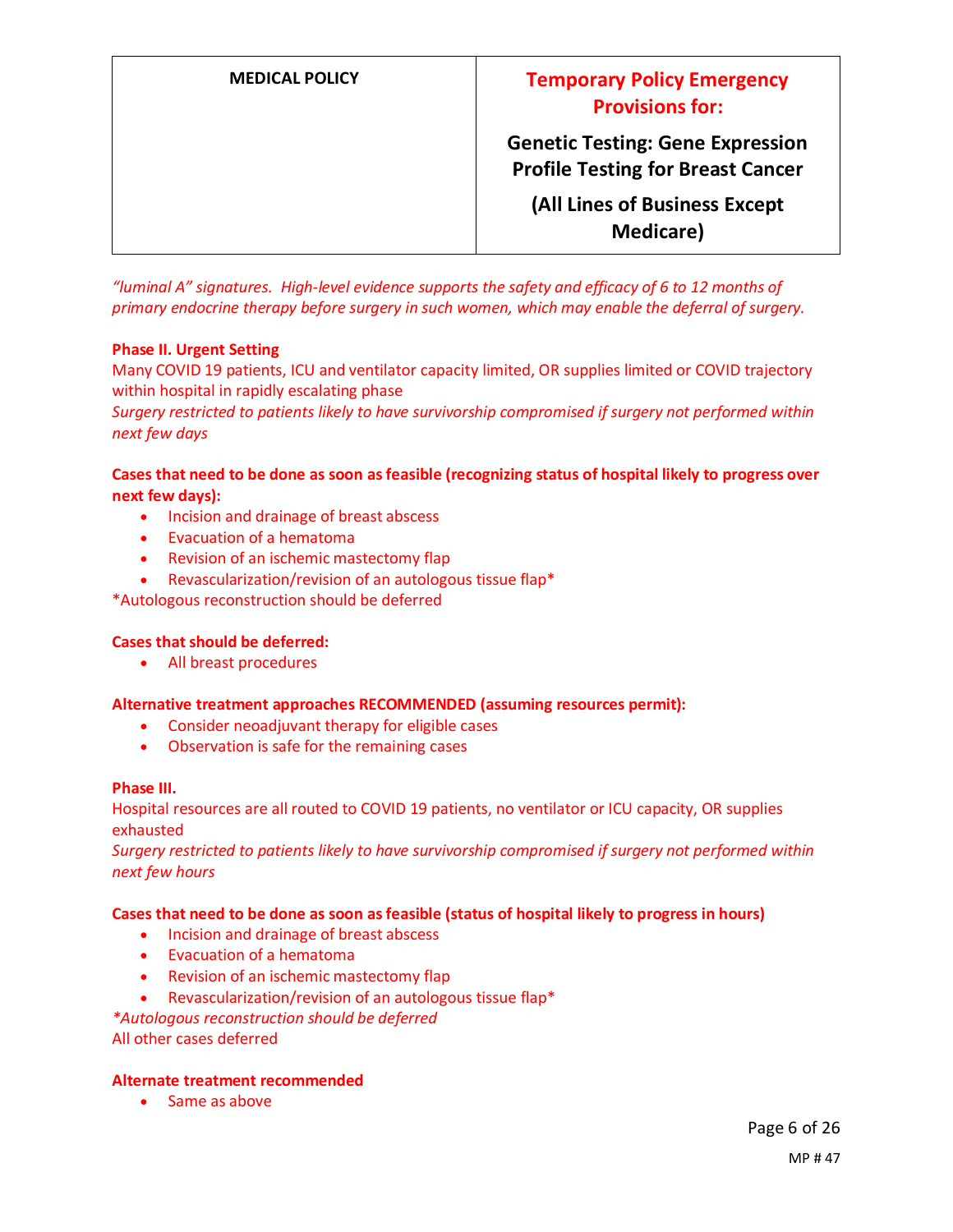| <b>MEDICAL POLICY</b> | <b>Temporary Policy Emergency</b><br><b>Provisions for:</b>                         |
|-----------------------|-------------------------------------------------------------------------------------|
|                       | <b>Genetic Testing: Gene Expression</b><br><b>Profile Testing for Breast Cancer</b> |
|                       | (All Lines of Business Except<br><b>Medicare</b> )                                  |

#### **General Recommendations**

Case status (i.e. risk of death time frame) determination made by a multidisciplinary team, ideally in a multi-clinician setting (breast tumor board conference). This multidisciplinary discussion should be documented in the medical record.

### HER2 Receptor Status

The human epidermal growth factor receptor 2 (HER2) gene (also referred to as ERBB2) is amplified and/or overexpressed in 15% to 20% of primary breast cancers.<sup>3</sup> There are two different methods by which HER2 receptor status can be discovered; the first is immunohistochemistry (IHC) and the other is in situ hybridization (ISH). Standardized HER2 testing has been developed and updated by the American Society of Clinical Oncology (ASCO) and the College of American Pathologists (CAP)<sup>3</sup>, and is endorsed by the current guidelines published by the National Comprehensive Cancer Network. According to these authorities, principles for HER2 testing for breast cancer and the scoring of these tests are as follows:



Adapted from the National Comprehensive Cancer Network guidelines. Breast Cancer.<sup>4</sup>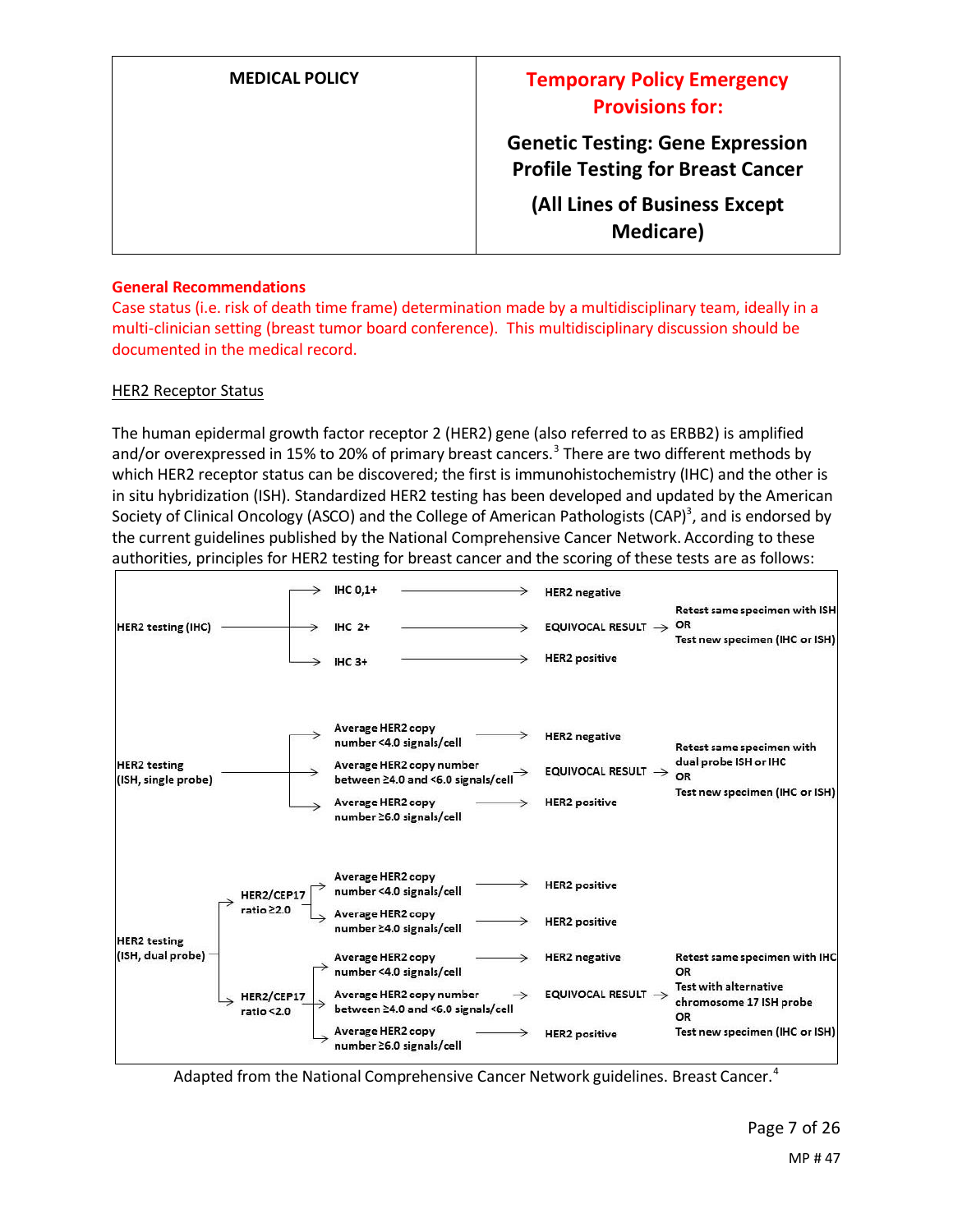**Genetic Testing: Gene Expression Profile Testing for Breast Cancer**

**(All Lines of Business Except Medicare)**

## **CPT/HCPCS CODES**

| <b>All Lines of Business Except Medicare</b> |                                                                                                                                                                                                                                                                                                                                                       |
|----------------------------------------------|-------------------------------------------------------------------------------------------------------------------------------------------------------------------------------------------------------------------------------------------------------------------------------------------------------------------------------------------------------|
| <b>Prior Authorization Required</b>          |                                                                                                                                                                                                                                                                                                                                                       |
| 81518                                        | Oncology (breast), mRNA, gene expression profiling by real-time RT-PCR of 11 genes (7<br>content and 4 housekeeping), utilizing formalin-fixed paraffin-embedded tissue, algorithms<br>reported as percentage risk for metastatic recurrence and likelihood of benefit from<br>extended endocrine therapy                                             |
| 81519                                        | Oncology (breast), mRNA, gene expression profiling by real-time RT-PCR of 21 genes,<br>utilizing formalin-fixed paraffin embedded tissue, algorithm reported as recurrence score                                                                                                                                                                      |
| 81520                                        | Oncology (breast), mRNA gene expression profiling by hybrid capture of 58 genes (50<br>content and 8 housekeeping), utilizing formalin-fixed paraffin-embedded tissue, algorithm<br>reported as a recurrence risk score (Prior-authorization effective 3/1/2018)                                                                                      |
| 81521                                        | Oncology (breast), mRNA, microarray gene expression profiling of 70 content genes and 465<br>housekeeping genes, utilizing fresh frozen or formalin-fixed paraffin-embedded tissue,<br>algorithm reported as index related to risk of distant metastasis                                                                                              |
| 81522                                        | Oncology (breast), mRNA, gene expression profiling by RT-PCR of 12 genes (8 content and 4<br>housekeeping), utilizing formalin-fixed paraffin-embedded tissue, algorithm reported as<br>recurrence risk score                                                                                                                                         |
| 81523                                        | Oncology (breast), mRNA, next-generation sequencing gene expression profiling of 70<br>content genes and 31 housekeeping genes, utilizing formalin-fixed paraffin-embedded<br>tissue, algorithm reported as index related to risk to distant metastasis                                                                                               |
| S3854                                        | Gene expression profiling panel for use in the management of breast cancer treatment                                                                                                                                                                                                                                                                  |
| <b>Not Covered</b>                           |                                                                                                                                                                                                                                                                                                                                                       |
| 0249U                                        | Oncology (breast), semiquantitative analysis of 32 phosphoproteins and protein analytes,<br>includes laser capture microdissection, with algorithmic analysis and interpretative report                                                                                                                                                               |
| 0045U                                        | Oncology (breast ductal carcinoma in situ), mRNA, gene expression profiling by real-time RT-<br>PCR of 12 genes (7 content and 5 housekeeping), utilizing formalin-fixed paraffin-embedded<br>tissue, algorithm reported as recurrence score                                                                                                          |
| 0295U                                        | Oncology (breast ductal carcinoma in situ), protein expression profiling by<br>immunohistochemistry of 7 proteins (COX2, FOXA1, HER2, Ki-67, p16, PR, SIAH2), with 4<br>clinicopathologic factors (size, age, margin status, palpability), utilizing formalin-fixed<br>paraffin-embedded (FFPE) tissue, algorithm reported as a recurrence risk score |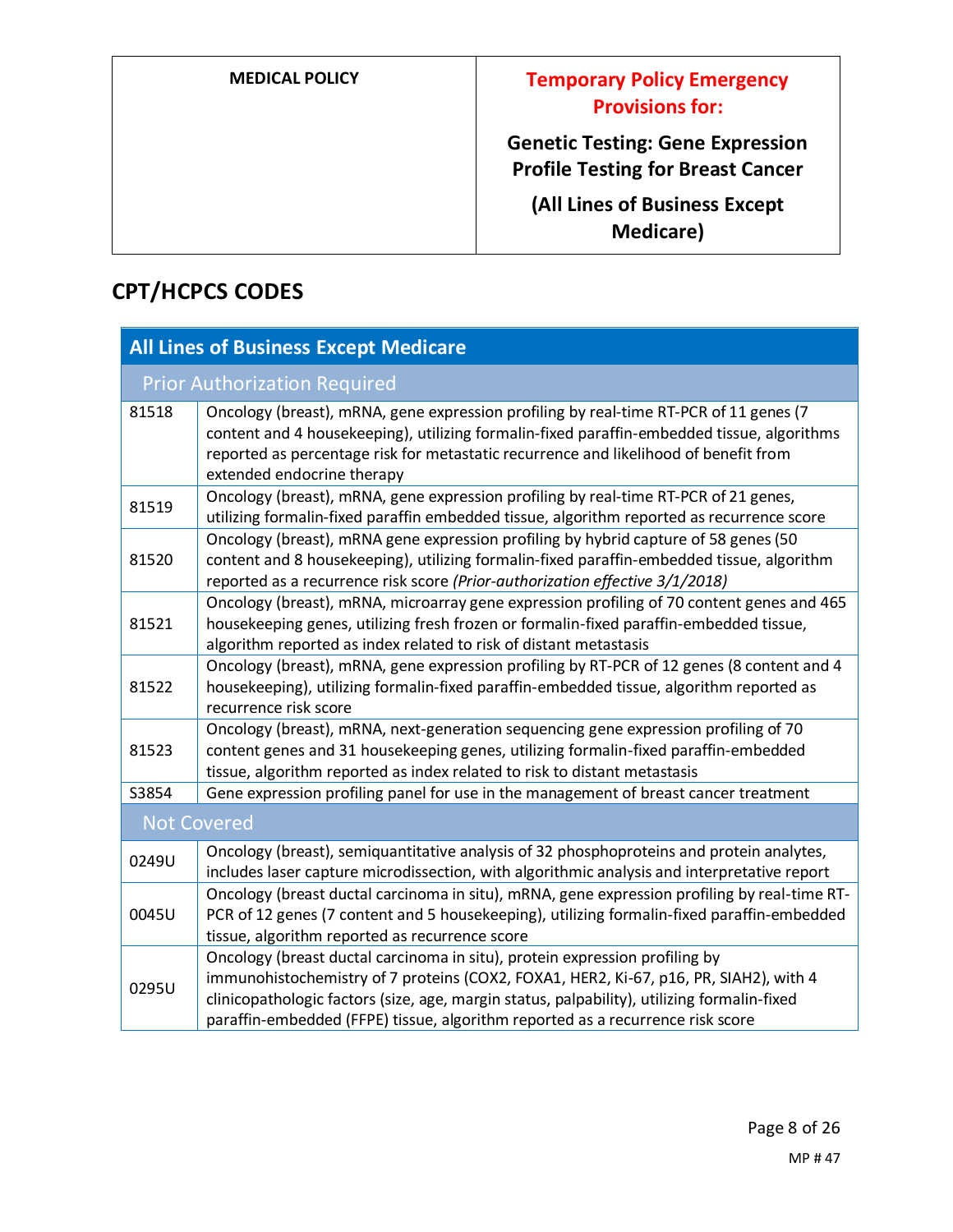| <b>MEDICAL POLICY</b> |
|-----------------------|
|-----------------------|

## **Medical Policy Emergency Temporary Policy Emergency Provisions for:**

**Genetic Testing: Gene Expression Profile Testing for Breast Cancer**

**(All Lines of Business Except Medicare)**

|                                                                                                                              | <b>Unlisted Codes</b>                            |
|------------------------------------------------------------------------------------------------------------------------------|--------------------------------------------------|
| All unlisted codes will be reviewed for medical necessity, correct coding, and                                               |                                                  |
| pricing. If an unlisted code is billed related to services addressed in this policy<br>then prior-authorization is required. |                                                  |
| 81479                                                                                                                        | Unlisted molecular pathology procedure           |
| 81599                                                                                                                        | Unlisted multi-analyte with algorithmic analysis |
| 84999                                                                                                                        | Unlisted chemistry procedure                     |

## **DESCRIPTION**

### Early Stage Breast Cancer and Treatment

Breast cancer is one of the most common malignancies of women and the second leading cause of cancer-related deaths in women. The treatment of localized early stage invasive breast cancer usually includes surgery and subsequent radiation therapy, often done in conjunction with chemotherapy or other drug therapies either before or after surgery. Treatment of ductal carcinoma in situ (DCIS) is usually breast-conserving surgery (BCS) or mastectomy. If the DCIS is hormone receptor-positive (ERpositive or PR-positive), adjuvant treatment with tamoxifen (for any woman) or an aromatase inhibitor (for women past menopause) may be considered.

After primary surgical treatment, patients may be treated systemically with a goal of reducing recurrence (adjuvant treatment). Options for adjuvant treatment commonly include chemotherapy, and/or endocrine/hormonal therapy. Side effects from adjuvant treatment, especially chemotherapy, may cause significant morbidity and also reduce quality of life. Therefore, accurate identification of women who are at low risk of recurrence could avoid adjuvant treatment and associated side effects, without risking a preventable recurrence.

Risk factors for predicting breast cancer recurrence include lymph node involvement at time of primary diagnosis, larger tumor size, estrogen receptor negative status, higher histologic grade, higher nuclear grade, and overexpression of the HER2 protein. Online tools are available to assess the risks and benefits of additional therapies after surgery, including: the PREDICT Tool and Adjuvant! Online (AOL).

#### Gene Expression Profiling

Breast cancer gene expression profiling (GEP) assays were developed to help predict the risk of local or distant breast cancer recurrence and response to treatment. The assays use various technologies (e.g., immunohistochemistry, quantitative reverse transcription polymerase chain reaction, microarray) to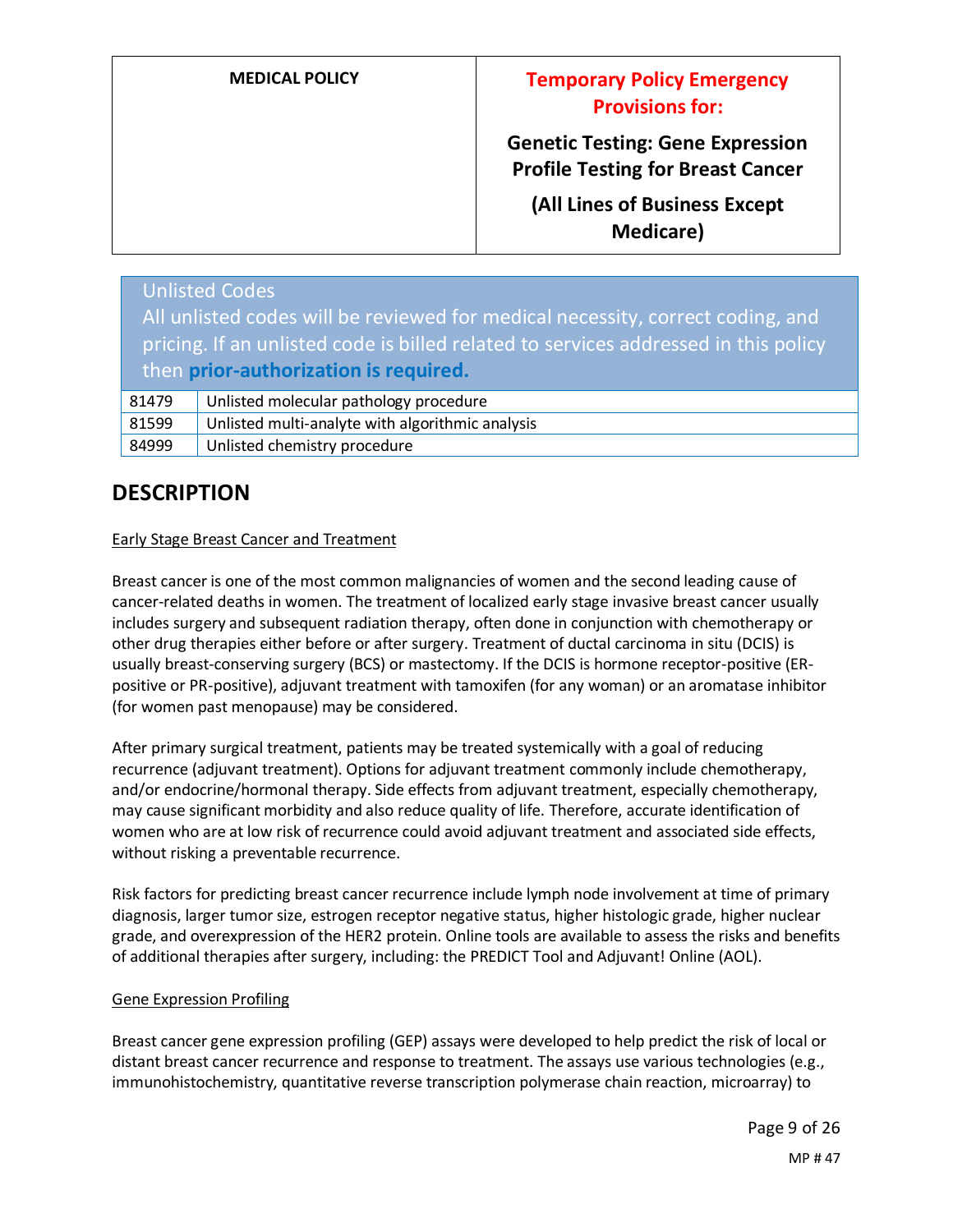**Genetic Testing: Gene Expression Profile Testing for Breast Cancer**

**(All Lines of Business Except Medicare)**

measure the expression levels of multiple genes in a tissue sample. Examples of available breast cancer prognostic GEP tests are as follows:

- BluePrint® (Agendia®)
- Breast Cancer Index<sup>SM</sup> (BCI), which combines the Molecular Grade Index (MCI) and the HOXB13:IL17BR Index (bioTheranostics, Inc.)
- BreastOncPx™ (LabCorp)
- BreastPRS™ (Signal Genetics)
- EndoPredict® (Myriad®)
- MammaPrint<sup>®</sup> (Agendia®)
- Mammostrat<sup>®</sup> (Clarient Diagnostic Services)
- Molecular Grade Index (AviaraDx, Inc.)
- Oncotype DX<sup>®</sup> Breast (Genomic Health Inc.)
- Oncotype DX<sup>®</sup> DCIS (Genomic Health Inc.)
- Prosigna™ (NanoString Technologies Inc.)
- TargetPrint® (Agendia®)
- Theralink® Reverse Phase Protein Array (RPPA) (Theralink® Technologies, Inc)

If these assays are more accurate at predicting disease recurrence or response to therapy than conventional methods, then patients with lower risk status may be able to safely avoid the side effects of adjuvant treatment.

## **REVIEW OF EVIDENCE**

#### **Clinical Utility of Genetic Testing**

Establishing the clinical utility of any test is a key component in determining its ultimate usefulness. In general, clinical utility may be established when published evidence demonstrates test results can be used to guide treatment, management, or preventive decisions; and those decisions lead to improved primary health outcomes. The proposed clinical utility of gene expression profile (GEP) tests varies depending on the clinical context. In the context of providing important information to guide decisions on adjuvant chemotherapy treatment decisions in patients with primary breast cancer, clinical utility studies of GEP tests report the following:

- 1. Long-term (10-year) data on estimated outcomes (e.g., recurrence or metastasis risk, distantrecurrence-free-interval probabilities) based on test scores; and
- 2. If test results led to changes (not predicted changes) in patient management; and
- 3. If test results led to improvements in clinically measurable patient outcomes patient (e.g., survival or mortality).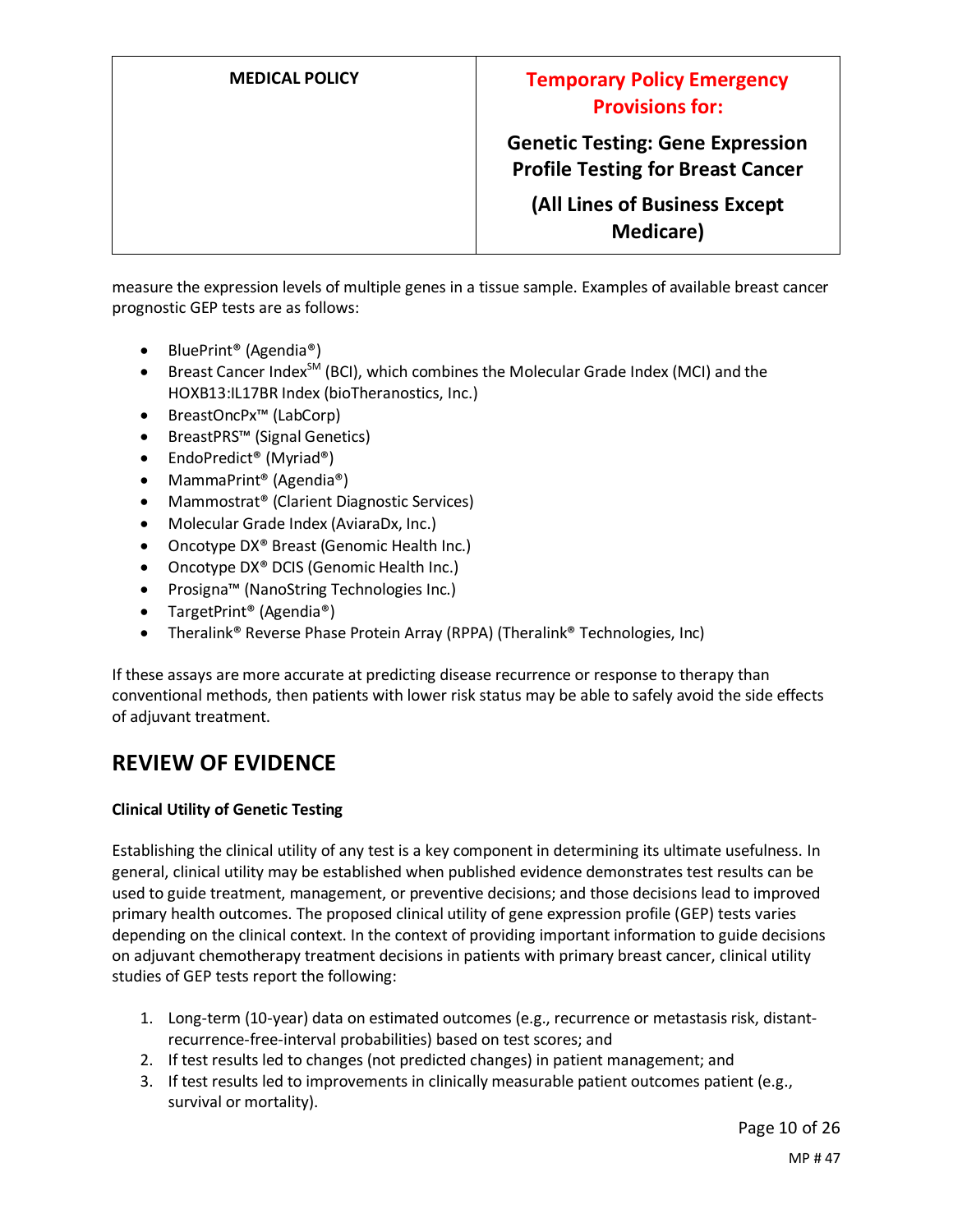| <b>MEDICAL POLICY</b> | <b>Temporary Policy Emergency</b><br><b>Provisions for:</b>                         |
|-----------------------|-------------------------------------------------------------------------------------|
|                       | <b>Genetic Testing: Gene Expression</b><br><b>Profile Testing for Breast Cancer</b> |
|                       | (All Lines of Business Except<br>Medicare)                                          |

Numerous tests now have demonstrable clinical utility, and are recommended by clinical practice guidelines that are based on evidence. Many of the commercially available GEP tests for breast cancer prognosis only assess clinical validity compared to another type of GEP test. This is not considered an adequate surrogate for clinical utility, as the performance of one test compared to another does not establish the use of that test in treatment decisions and improve overall health outcomes. The following literature summary is predominantly focused on indications for breast cancer prognostic gene tests that do not yet have sufficient evidence of clinical utility.

A review of the ECRI, Hayes, Cochrane, and PubMed databases was conducted regarding the clinical utility of gene expression profile (GEP) assays for management of breast cancer. Below is a summary of the available evidence identified through April of 2021.

### **BluePrint® (Agendia®)**

#### *Description*

BluePrint was developed to provide an additional method for the molecular subclassification of breast cancer. BluePrint functional molecular subtyping determines the mRNA levels of 80 genes that are proposed for discrimination between Luminal-type, HER2-type, and Basal-type tumors, each with marked differences in long-term outcome and response to neoadjuvant chemotherapy.<sup>5</sup>

#### *Nonrandomized Studies*

In 2013, Glück et al. published a large retrospective analysis of 437 patients with early stage breast cancer from four trials to evaluate the prognostic ability of BluePrint /MammaPrint molecular subtyping versus clinical subtyping using immunohistochemistry/fluorescence in situ hybridization (IHC/FISH) for the determination of estrogen receptor, progesterone receptor, and human epidermal growth factor receptor-2 status, and the impact of these subtyping assays on pathologic complete response (pCR) rate after neoadjuvant chemotherapy and long-term outcome (distant metastases-free survival [DMFS]).<sup>6</sup> The investigators reported that 43 of 107 (40%) HER2-positive patients were classified as Luminal-type B by BluePrint and, as a result, were predicted to have lower response rates to targeted therapy. When BluePrint was used in conjunction with MammaPrint, 90 of 435 (21%) patients were predicted to have excellent survival, 93% DMFS at five years, based on their classifications by the two tests in combination (Luminal A-type by BluePrint and low risk by MammaPrint). The addition of the MammaPrint score was reported to enable subdivision of the Luminal group into two types, Luminal A and B, which cannot be achieved with standard pathology. The pCR rate, which is thought to be a surrogate for long-term survival, did not provide any significant prognostic information for any of the BluePrint sub-type classifications. This analysis was not prospective and was performed on data from trials involving different institutions, chemotherapy regimens and definitions of pCR. Additional studies which report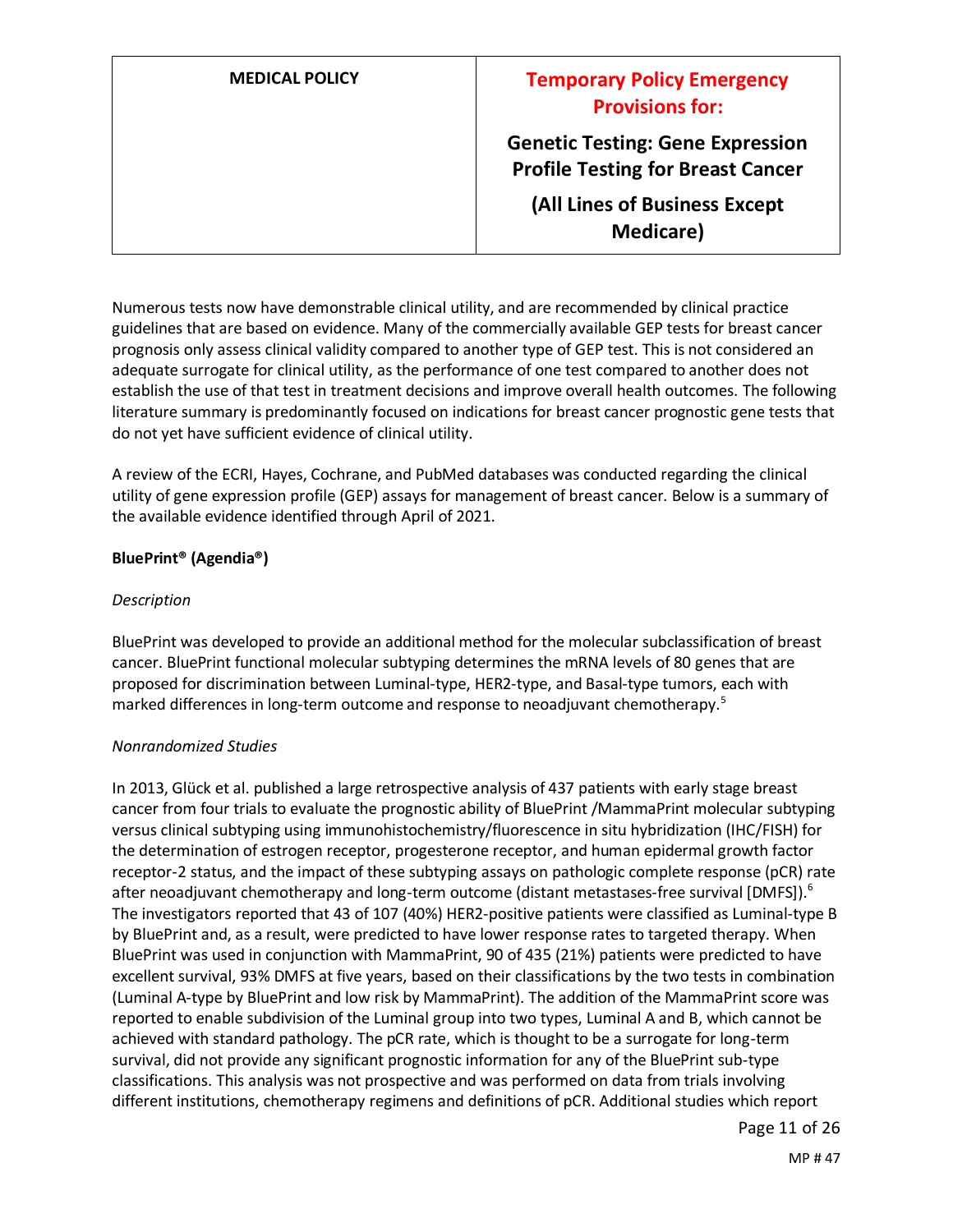| <b>MEDICAL POLICY</b> | <b>Temporary Policy Emergency</b><br><b>Provisions for:</b>                         |
|-----------------------|-------------------------------------------------------------------------------------|
|                       | <b>Genetic Testing: Gene Expression</b><br><b>Profile Testing for Breast Cancer</b> |
|                       | (All Lines of Business Except<br><b>Medicare</b> )                                  |

long-term data and whether the use of BluePrint subtyping leads to actual changes in patient management are needed.

In 2016, Viale et al. published results of an analysis of a case series that evaluated patient outcomes when traditional immunohistochemical pathological subtyping (PS) (ER, PgR, HER2 and Ki67) was compared to molecular subtyping using BluePrint, including 5806 patients from, the MINDACT trial cohort.<sup>7</sup> Luminal cancers classified as HER-2+ using traditional subtyping had distant-metastasis-free survival (DMFS) estimates of 96%, similar to both subtypes of cancers determined by using BluePrint (Basal-type and Luminal type) (HR = 1.40, 95% CI 0.75-2.60; p = 0.294). However, when MammaPrint was used in conjunction with BluePrint and further classification of the Luminal subtypes was performed, more patients were identified with lower-risk Luminal A disease (63%) as compared with traditional subtyping (47%) with comparable five-year DMFS (≥96.0%). In addition, the use of BluePrint and MammaPrint combined led to re-stratification of 54% of patients with a Luminal-B subtype as found by traditional subtyping to a low-risk Luminal A-type group with comparable survival outcomes.

### **Breast Cancer IndexSM (bioTheranostics, Inc.)**

### *Description*

The Breast Cancer Index (BCI) Risk of Recurrence & Extended Endocrine Benefit Test is a gene- GEP test for use in patients with estrogen receptor-positive (ER+), lymph node-negative (LN-), or lymph node positive (LN+) early-stage invasive breast cancer, who are distant recurrence (DR)-free.<sup>8</sup> The BCI Predictive component of the assay reports whether a patient has a high or low likelihood of benefiting from extended (>5 years) endocrine therapy. The BCI Prognostic score stratifies patients as having low, intermediate, or high risk of overall (0- to 10-year) DR (metastatic), and as having low or high risk of late (5- to 10-year) DR. The test may be used at the time of diagnosis or following endocrine therapy.

### *Nonrandomized Studies*

In 2015, Sanft et al. published a prospective case series that assessed the impact of BCI results on physicians' recommendations for extended adjuvant endocrine therapy, including 96 patients with ERpositive stage I - III breast cancer who had completed at least 3.5 years of adjuvant endocrine therapy.<sup>9</sup> The investigators reported a 26% change in treatment recommendations after considering BCI results, with a significant decrease in recommendations for extended endocrine therapy from 74% to 54% (p=0.0003). However, it was unclear if it was the prognostic and/or predictive component of the test that drove drive these changes. The study did not provide data on actual treatment decisions or longterm patient outcomes (e.g., morbidity and mortality) as a result of treatment decisions that were informed by BCI test results. Other limitations include the fact that it was unclear which version of the BCI test was used and the study reported different cutoffs than the commercially available version.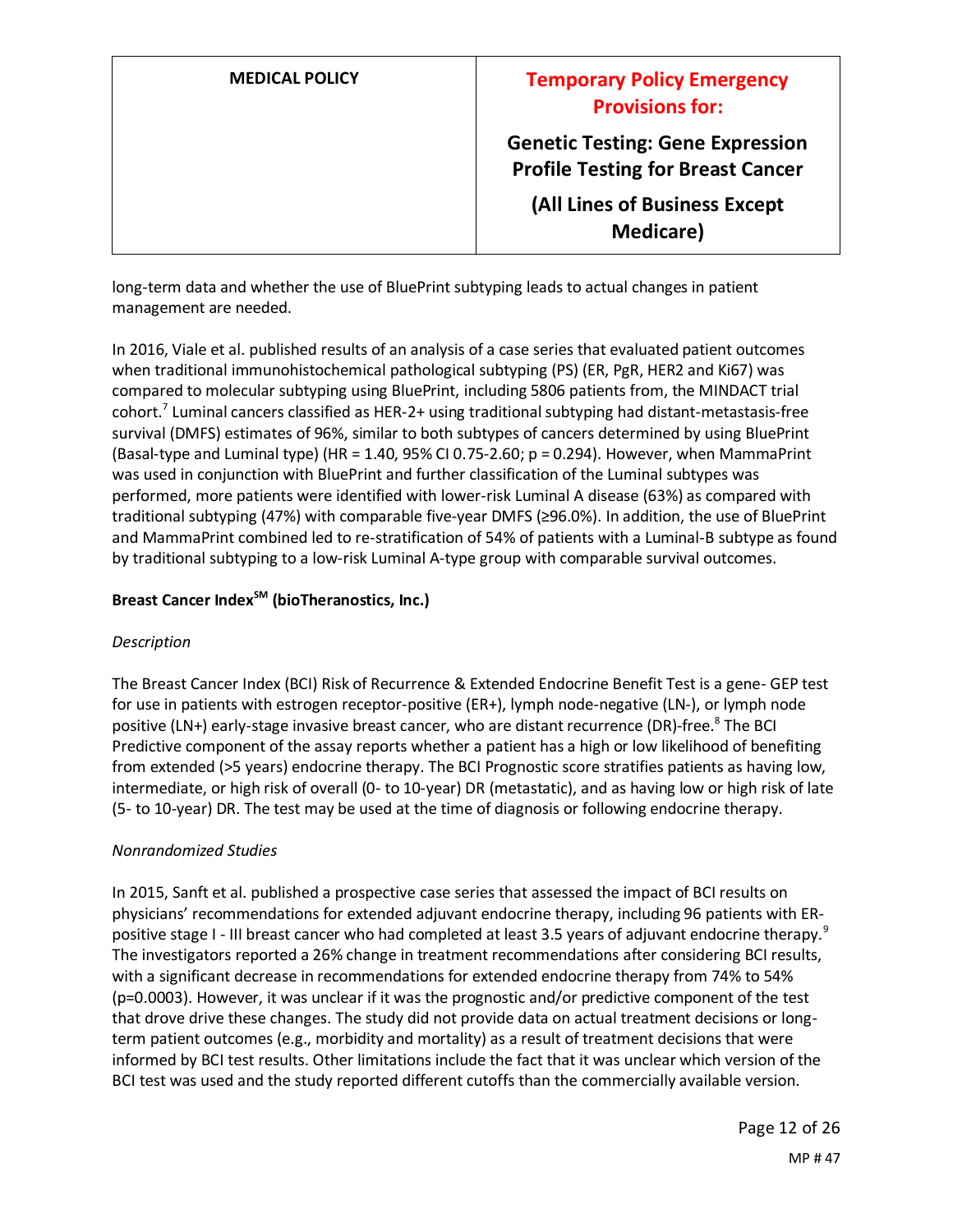**Genetic Testing: Gene Expression Profile Testing for Breast Cancer**

**(All Lines of Business Except Medicare)**

The BCI test has been reported to affect patient management decisions and is recommended by the NCCN for predictive and prognostic management.

#### **EndoPredict® (Myriad®)**

#### *Description*

EndoPredict® detects the likelihood of late metastases (i.e., metastasis formation after more than five years) and can therefore guide treatment decisions for chemotherapy as well as extended antihormonal therapy.<sup>10</sup> EndoPredict<sup>®</sup> is a real-time, reverse transcription PCR (RT-PCR) assay of RNA isolated from tumor tissue samples that are either from a formalin-fixed paraffin-embedded (FFPE) block or a core needle biopsy that analyzes at the expression of eight disease relevant genes (plus four reference genes) and reports an EP score. When the EP score is combined with tumor size and nodal status, it is reported as the EPclin score, which is proposed for evaluation of distant recurrence risk within 10 years of testing and to predict the benefit of chemotherapy.

#### *Nonrandomized Studies*

In 2013, Müller et al. published a study that retrospectively evaluated the impact of the EndoPredict assay on treatment decisions for patients with breast cancer by way of a two-question questionnaire.<sup>11</sup> Of the 167 patients that underwent the EndoPredict test within a year, treatment information was only available for 130 patients (77.8%). The authors reported a change of therapy in a total of 37.7% of patients based on the results of the EndoPredict assay. Sixteen patients (12.3%) were recommended to undergo additional adjuvant chemotherapy, while 33 patients (25.4%) were switched from combination therapy to endocrine therapy alone. However, in the majority of patients (56.2%, n=73) no change in therapy resulted from the EndoPredict assay results. However, neither adherence to therapy decisions nor actual patient outcomes that resulted from treatment changes were reported. Large ongoing studies aim to prospectively evaluate therapy changes and additional clinical utility of this test, though it is recommended by the NCCN.

#### **MammaPrint® (Agendia®)**

#### *Description*

The MammaPrint 70-Gene Breast Cancer Recurrence Assay is performed by isolating tumor RNA which runs on a diagnostic microarray to determine gene expression of the 70 genes on the array.<sup>12</sup> A MammaPrint index is calculated using an algorithm that determines the molecular prognosis (high versus low risk of recurrence). A good prognosis signature is indicated if the correlation coefficient of a woman's tumor gene expression profile compared to the average profile of expression in those with a good-prognosis signature is greater than 0.4 (corresponding to a 10% false-negative rate). If those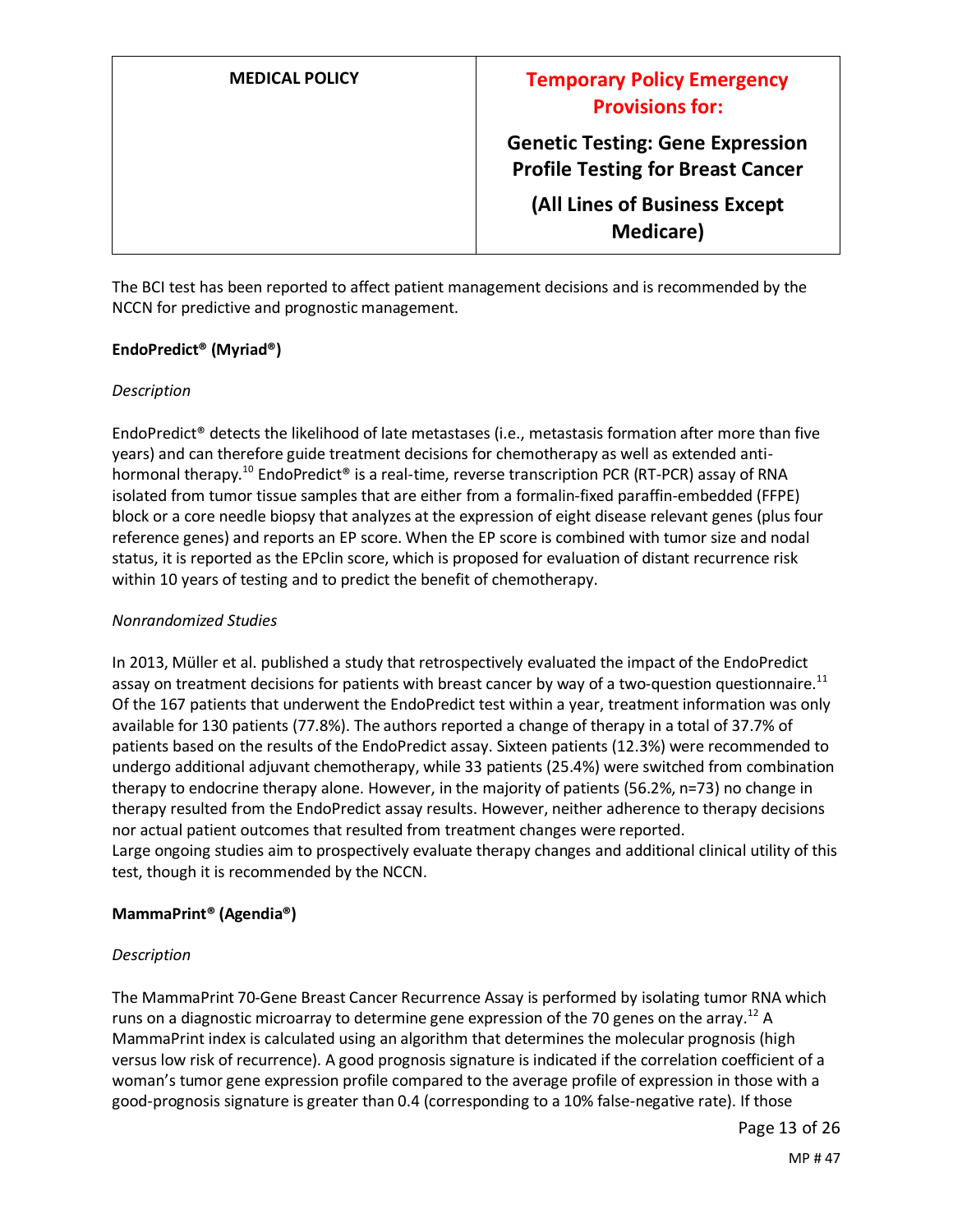| <b>MEDICAL POLICY</b> | <b>Temporary Policy Emergency</b><br><b>Provisions for:</b>                         |
|-----------------------|-------------------------------------------------------------------------------------|
|                       | <b>Genetic Testing: Gene Expression</b><br><b>Profile Testing for Breast Cancer</b> |
|                       | (All Lines of Business Except<br><b>Medicare</b> )                                  |

standards are not met, then the patient is determined to have a poor prognosis signature. A good prognosis signature is further defined as the probability of > 90% for 5-year distant metastasis–free survival (DMFS). Mammaprint is recommended by the NCCN for specific patient populations.

#### *Nonrandomized Studies*

In 2015, Kuijer et al. published evaluated the use of MammaPrint to guide AST decisions, using data from a Dutch registry of 2043 women with ER-positive, HER2-negative invasive breast cancer.<sup>13</sup> Of the 2043 women enrolled in the registry, 298 (14.6%) underwent testing with MammaPrint. The authors reported that the inclusion of MammaPrint results led to a significant reduction in the administration of adjuvant chemotherapy (9.5-9.9%, depending on the statistical model).

In 2016, Cardoso et al. published the first results from the Microarray in Node-Negative and 1 to 3 Positive Lymph Node Disease May Avoid Chemotherapy (MINDACT) study, a prospective phase 3 study evaluating the clinical utility of adding MammaPrint to standard clinical–pathological criteria using a modified version of the AOL tool in selecting patients for adjuvant chemotherapy.<sup>14</sup> This trial enrolled 6,693 women with early-stage breast cancer. Women identified as high clinical/high genomic risk were advised to undergo chemotherapy. Women identified as low clinical/low genomic risk were advised not to undergo chemotherapy. Women with discordant results (high clinical risk/low genomic risk [n=1550] or low clinical risk/high genomic risk [n=592]) were randomly assigned to the chemotherapy group or the no-chemotherapy group on the basis of either the clinical result or the genomic result. Of the women with low clinical risk/high genomic risk, there was no benefit from the use of adjuvant chemotherapy, as there was no difference in five- year, disease-fee or overall survival rates between those who received chemotherapy and those who did not (five-year rate of survival without distant metastasis of 95 - 95.8% in both treatment groups). This finding indicates that there is no advantage of directing therapy on the basis of genomic risk among patients at low clinical risk. Of the women with high clinical risk/low genomic risk, the 5-year survival rate without distant metastasis was not significantly different among those who did not receive chemotherapy compared to those who did (94.4% versus 95.9%, respectively). In addition, subgroup analyses of women with up to three positive nodes yielded rates of survival without distant metastases were 95.6% in those who did not receive chemotherapy versus 96.3% in those who did. In node-negative women, rates of survival without distant metastases were 93.2% in those who did not receive chemotherapy versus 95.7% in those who did. Therefore, additional benefit of adjuvant chemotherapy may be small in both sub-groups. The investigators reported that among women with early-stage breast cancer who were at high clinical risk and low genomic risk for recurrence (as determined by the assay), the receipt of no chemotherapy led to a 5-year rate of survival without distant metastasis that was 1.5 percentage points lower than the rate with chemotherapy. The authors concluded that the use of the 70-gene signature to guide chemotherapy treatment might lead to a reduction in the use of adjuvant chemotherapy in 46% of patients at high clinical risk.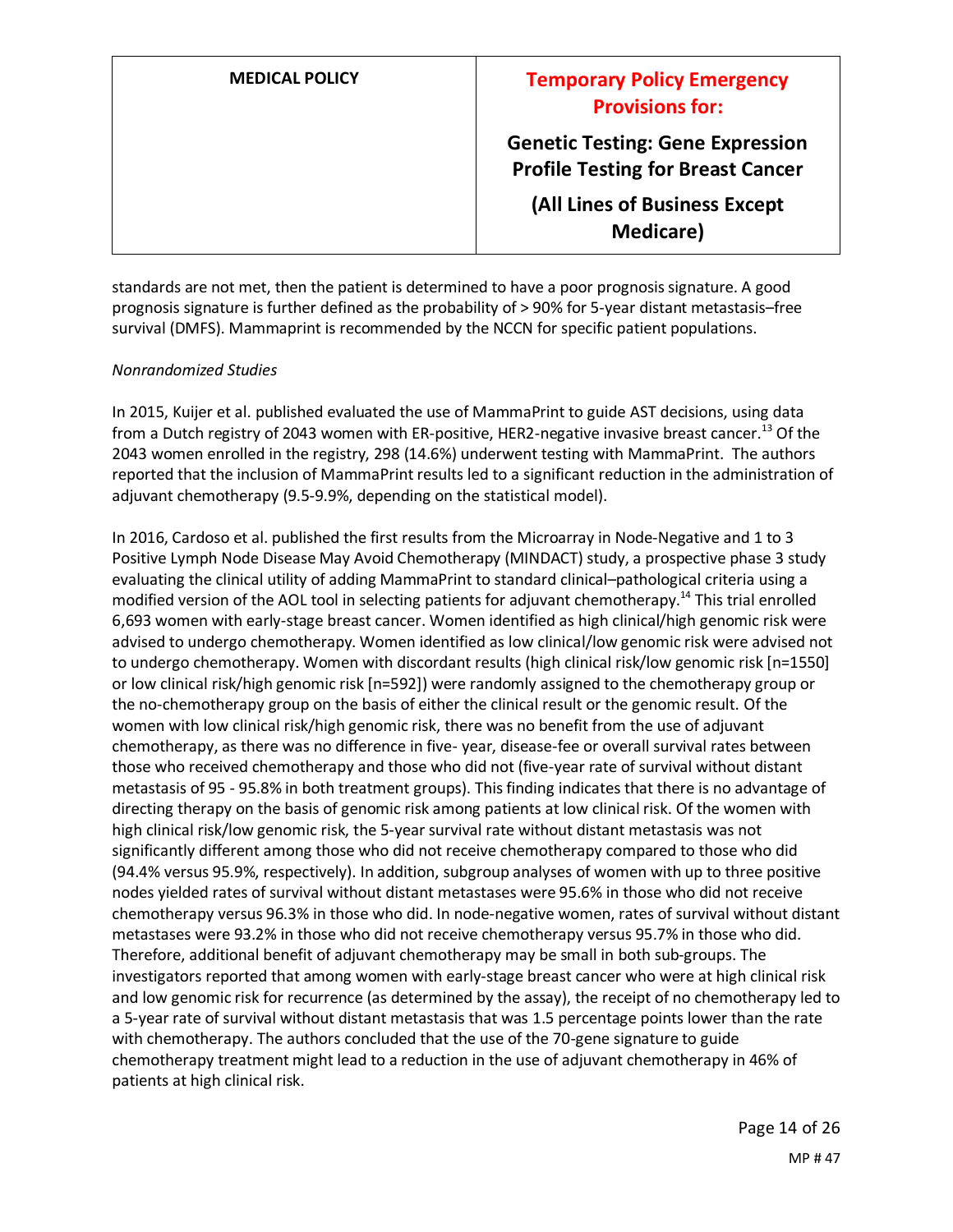**Genetic Testing: Gene Expression Profile Testing for Breast Cancer**

**(All Lines of Business Except Medicare)**

#### **Oncotype DX® Breast (Genomic Health Inc.)**

#### *Description*

The Oncotype DX breast cancer assay is a reverse transcription PCR (RT-PCR)-based profiling test that measures the RNA gene expression pattern of 21 genes (16 linked to molecular pathways in cancer and 5 reference genes) from formalin-fixed, paraffin-embedded (FFPE) tumor tissue from a patient with invasive breast cancer.<sup>15</sup> A proprietary formula is used to calculate a Recurrence Score (RS) that quantifies recurrence and likelihood of benefit of chemotherapy. This test is intended to determine the recurrence risk of early-stage invasive breast cancer and predict disease response to chemotherapy. The intended benefit of Oncotype DX is to prevent women with breast cancer from being exposed unnecessarily to toxic effects of adjuvant chemotherapy if the therapy would not benefit them. The use of this test allows for more accurate predictions of the risk of recurrence and chemotherapy response, thereby giving physicians an additional prognostic tool to identify women with breast cancer who will benefit from adjuvant chemotherapy to decrease the risk of disease recurrence from those who would not. The NCCN recommends this test for specific populations.

#### *Nonrandomized Studies*

In 2011, Oratz et al. published a retrospective analysis of 160 node-positive patients to determine whether results from the Oncotype DX breast cancer assay affected adjuvant treatment recommendations.<sup>16</sup> In the low RS (low risk group) 60% of patients had a treatment change recommendation based on their RS score, 49% of which were recommended to only undergo endocrine therapy and not chemotherapy. However, in the intermediate RS score group the impact on the test was less convincing, where 38% (20/53) of patients deemed intermediate risk had a change in treatment recommendation. In the intermediate RS group, 21% were recommended to decrease the intensity of their treatment t (switch to endocrine therapy only) and 12% were recommended to increase their therapy and include chemotherapy. This study had a number of additional limitations, including a low patient response rate (16%), incomplete patient characteristic data provided in the publication, it was unclear if the reason for change in treatment was based on patient preference or RS result, and no statistical analyses were reported.

In 2015 Bargallo et al. published a prospective study which assessed this impact of Oncotype DX in decision making in 96 patients, 34 of whom were node-positive.<sup>17</sup> In these patients, 41% (14/34 patients) received changes in treatment recommendations after receiving the assay results. All the patients that received treatment recommendation changes had RS scores in the low to low-intermediate range. Six percent of node-positive women (n=2) were recommended to add chemotherapy to their hormonal treatment, and 32% were recommended to remove chemotherapy from their combination treatment. Similar results have been reported by other small prospective studies that have included and separately analyzed node-positive women.<sup>18-20</sup> These previously published studies included from 20-120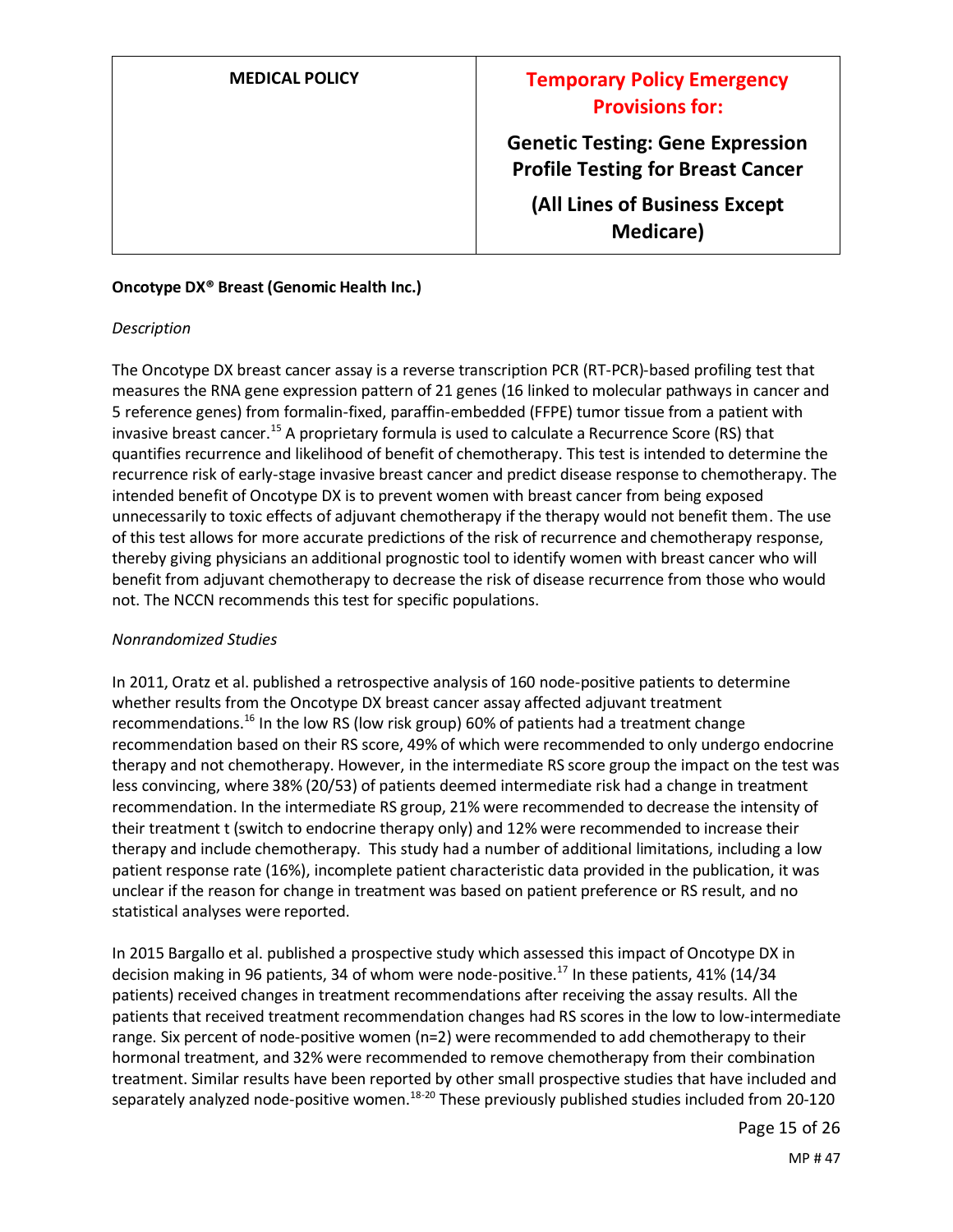| <b>MEDICAL POLICY</b> | <b>Temporary Policy Emergency</b><br><b>Provisions for:</b>                         |
|-----------------------|-------------------------------------------------------------------------------------|
|                       | <b>Genetic Testing: Gene Expression</b><br><b>Profile Testing for Breast Cancer</b> |
|                       | (All Lines of Business Except<br><b>Medicare</b> )                                  |

node-positive patients but did not report if changes in treatment recommendations improved actual patient outcomes.

In 2017, Stemmer et al. published two retrospective analyses of treatments and clinical outcomes of subjects, both node-negative and node-positive, who were treated according to Oncotype RS scores. The node-negative study included 1801 subjects, while the node-positive analysis included 709 subjects.<sup>21,22</sup> The five-year distant recurrence rates were substantially higher in the node-positive subjects (RS < 18 = 3.2%, RS 18–30 = 6.3% and RS ≥ 31 = 16.9%) than the node-negative subjects (RS < 18 = 0.8%, RS 18–30 = 3.0% and RS ≥ 31 = 8.6%) for all three RS score groups. In the node-positive subjects stratified by nodal status, five-year distant recurrence rates were 1.2% for subjects with N1mi, 4.4 for those with one positive node, and 5.4% for 2-3 positive nodes. The five-year breast cancer-related death was also higher in the node-positive subjects in both RS groups assessed (RS < 18 = 0.5%, RS 18–30 = 3.4% and RS ≥ 31 = 5.7%) that the node-negative subjects (RS < 18 = 0.0%, RS 18–30 = 0.9% and RS ≥ 31 = 6.2%). In the endocrine therapy only subjects, the five-year distant recurrence rates were also higher in the node-positive subjects (RS 18–30 = 2.7% and  $RS \ge 31 = 9.9%$ ) compared to the node-negative subjects (RS 18–30 = 2.0% and RS ≥ 31 = 5.8%).

### **Oncotype DX® DCIS (Genomic Health Inc.)**

### *Description*

The Oncotype DX DCIS breast cancer assay analyzes the expression profile of a subset of the 21-gene Oncotype DX® breast assay described above, and is proposed for patients diagnosed with noninvasive ductal carcinoma in situ (DCIS).<sup>23</sup> Expression levels from 12 genes (7 cancer related and 5 reference genes) are incorporated into a proprietary algorithm to calculate a DCIS Score, which proposes to quantify (1) the likelihood of local recurrence (DCIS or invasive carcinoma) at 10 years; and (2) predict the risk of an invasive carcinoma local event at 10 years to help inform the treatment plan.

### *Nonrandomized Studies*

In 2015, Alvarado et al., 2015 published the results of a multicenter prospective case series that assessed whether Oncotype DX impacted physicians' recommendations regarding radiation therapy for 122 ductal carcinoma in situ (DCIS) patients.<sup>24</sup> The study reported a 31.1% change in radiation therapy recommendations based on the test result. The change in treatment recommendation was statistically significant (p=0.008). Assessment of whether or not the DCIS Score resulted in an actual change in patient management was not addressed in the study.

In 2017, Manders et al. published the results of a prospective multi-site case series aimed determining the impact of the results of the 12-gene Oncotype DCIS Score assay on radiotherapy recommendations for 127 patients with pure ductal carcinoma in situ (DCIS) following breast-conserving surgery.<sup>25</sup> Overall,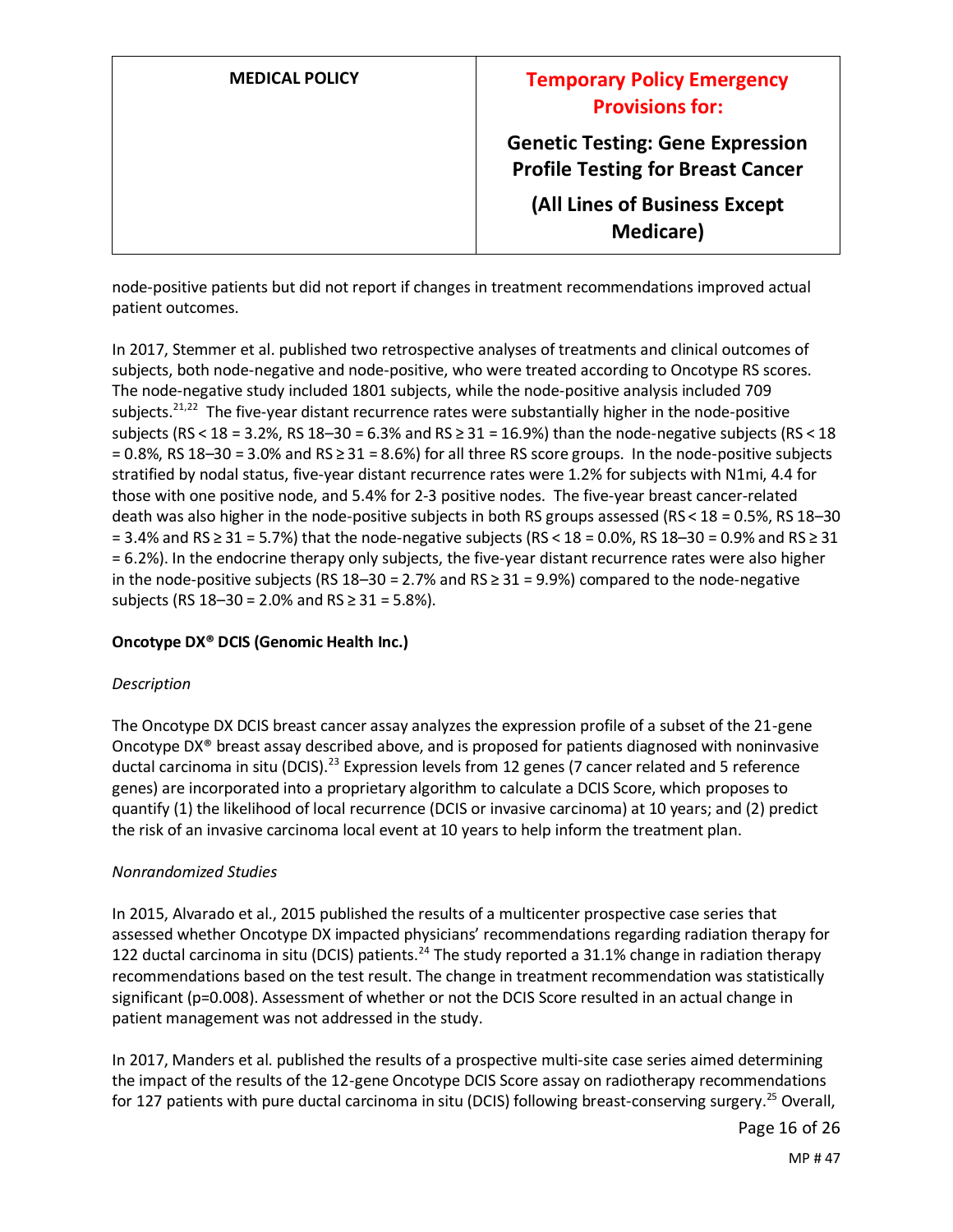| <b>MEDICAL POLICY</b> | <b>Temporary Policy Emergency</b><br><b>Provisions for:</b>                         |
|-----------------------|-------------------------------------------------------------------------------------|
|                       | <b>Genetic Testing: Gene Expression</b><br><b>Profile Testing for Breast Cancer</b> |
|                       | (All Lines of Business Except<br><b>Medicare</b> )                                  |

the results of the DCIS assay altered treatment recommendations by 26.4 % (30.4% by surgeons and 22.0 % of recommendations by radiation oncologists. Recommendations for radiotherapy increased for the intermediate and high DCIS score groups, and decreased for the low-risk groups. Among patients with confirmed completed questionnaires ( $n = 32$ ), decision conflict ( $p = 0.004$ ) and state anxiety ( $p =$ 0.042) decreased significantly from pre- to post-assay. Neither adherence to therapy decisions nor actual patient outcomes, based on recommended treatment changes, were reported in this study.

### **Prosigna™ Breast Cancer Prognostic Gene Signature Assay (NanoString Technologies Inc.)**

### *Description*

Prosigna is an assay that integrates expression data from the PAM50 assay (which is a 50-gene expression assay) with clinical variables to generate a Risk of Recurrence (ROR) score. The ROR score is offered to predict the probability of distant recurrence-free survival (DRFS) at 10 years for endocrinetreated hormone receptor–positive (HR+) breast cancer patients. The Prosigna assay uses NanoString's proprietary nCounter Dx Analysis System to analyze breast cancer gene expression and is performed using messenger RNA (mRNA) isolated from formalin-fixed paraffin-embedded (FFPE) breast tumor specimens or tissue slides. The Prosigna test currently available in the United States—which does not include the determination of intrinsic subtypes—derives the Prosigna ROR score from 46-gene expression of the original PAM50, 50-gene expression classifier. The test is 510(k) cleared by the FDA and recommended by the NCCN for specific patient populations.

### **Studies Comparing GEP Tests**

A large number of recent studies have been published with direct comparisons of the clinical validity of two or more GEPs for breast cancer. However, studies comparing these tests do not confer direct clinical utility. Several of the more recent studies are summarized below.

#### *Systematic Reviews*

In 2017, Blok et al. published the results of a European systematic review that assessed the clinical utility of MammaPrint, OncotypeDX, PAM50/Prosigna and Endopredict assays, including 28 studies (22 for OncotypeDX, 4 for MammaPrint, and 1 for both Prosigna and Endopredict).<sup>26</sup> The reviewers reported that in a pooled analysis, the decrease in chemotherapy based on assay results was the most pronounced for OncotypeDX (45.7% from chemotherapy to endocrine therapy alone or no adjuvant therapy) compared to MammaPrint (32.2% decrease). However, these pooled results should be interpreted with caution, since there was substantial heterogeneity in the number of studies per assay, the baseline patient populations, and study designs. Similar results were reported by a second systematic review published in 2017 by Scope et al., which evaluated the clinical utility of Oncotype Dx, MammaPrint and MammoStrat, finding Oncotype to be the most robust assay.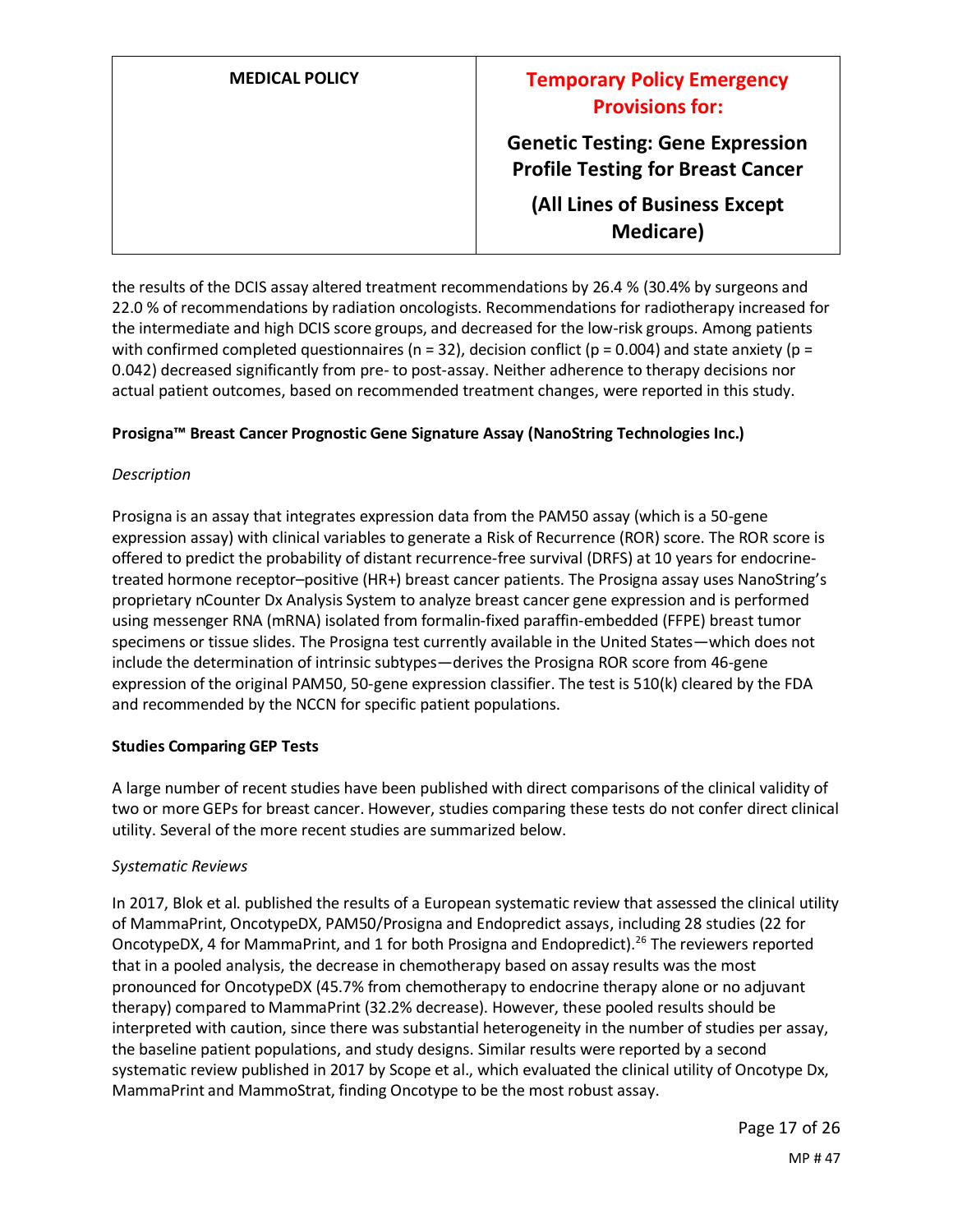| <b>MEDICAL POLICY</b> | <b>Temporary Policy Emergency</b><br><b>Provisions for:</b>                         |
|-----------------------|-------------------------------------------------------------------------------------|
|                       | <b>Genetic Testing: Gene Expression</b><br><b>Profile Testing for Breast Cancer</b> |
|                       | (All Lines of Business Except<br><b>Medicare</b> )                                  |

#### *Nonrandomized Studies*

The first study comparing multi-gene expression assays for breast cancer was published by Varga et al. in 2013.<sup>27</sup> Breast cancer samples from 34 patients (n=21 node-negative, 62%) were retrospectively analyzed using the EndoPredict® test after being analyzed previously using Oncotype DX® Breast. The EndoPredict® EP score classified 11 patients as low-risk and 23 patients as high-risk, whereas the Oncotype DX® Breast RS Score defined 15 patients as low-risk, 19 patients as intermediate-high risk (combined group). There were major discrepancies between the two tests in six of 34 patients (18%). The authors reported moderate concordance of classification (76%) and moderate but significant correlation (0.65; p<0.01) between the RS and EP test scores. However, when EP scores are combined with tumor size and nodal status to generate EPclin scores and then compared to RS scores, concordance and correlation between scores decreased (65% and 0.45, respectively). The authors concluded that further studies were needed to compare both tests with regard to prediction of distant metastasis, chemotherapy benefit and health outcomes.

More recently, in 2016, Buus et al., published a study comparing the prognostic ability of EndoPredict® scores with Oncotype DX® RS scores for early (0-5 years) and late (5-10 years) distant recurrence (DR) risk.<sup>28</sup> This study included 928 (n=680 node-negative, 73%) hormone receptor-positive, HER2-negative tumor samples from patients previously recruited for the TransATAC trial. EPclin scores identified 58.8% of patients as low risk, whereas RS scores identified 61.7% patients as low risk. In multivariate analyses, both EP and EPclin scores provided significantly more prognostic information that RS scores for both early and late DR as well as all DR (0-10 years), with similar results observed within node-negative and positive subgroups. The hazard ratio between the high+medium-risk (combined for RS scores for comparison to EP scores) vs low-risk groups was marginally greater for EP (HR = 2.98) and substantially greater for EPclin (HR = 5.99) than for RS (HR = 2.73.001).

Also in 2016, Martin et al. compared the prognostic ability of EndoPredict EP scores to the PAM50 risk of recurrence (ROR) scores in node-positive, estrogen receptor-positive, and HER2-negative breast cancer in 536 patients recruited for the GEICAM/9906 trial, who were receiving adjuvant chemotherapy followed by endocrine therapy (ET).<sup>29</sup> However, both the EndoPredict and PAM-50 tests have only been validated on cohorts receiving hormone therapy alone. EPclin and two different ROR scores: ROR-S (based on tumor subtype) and ROR-P (based on subtype and tumor size) were compared for their prognostic performance. Ten-year metastasis-free survival in groups with low-risk scores were similar between tests (ROR-S 87 %; ROR-P 89 %; EP 93 %). The authors concluded that, despite the fact that there is limited overlap of genes assayed for each test; both PAM-50 ROR and EndoPredict EP scores can reliably predict risk of distant metastasis in node-positive ER+/HER2-negative patients treated with chemotherapy and ET. For both tests, the addition of clinical parameters into risk scores improves their prognostic ability for both tests used.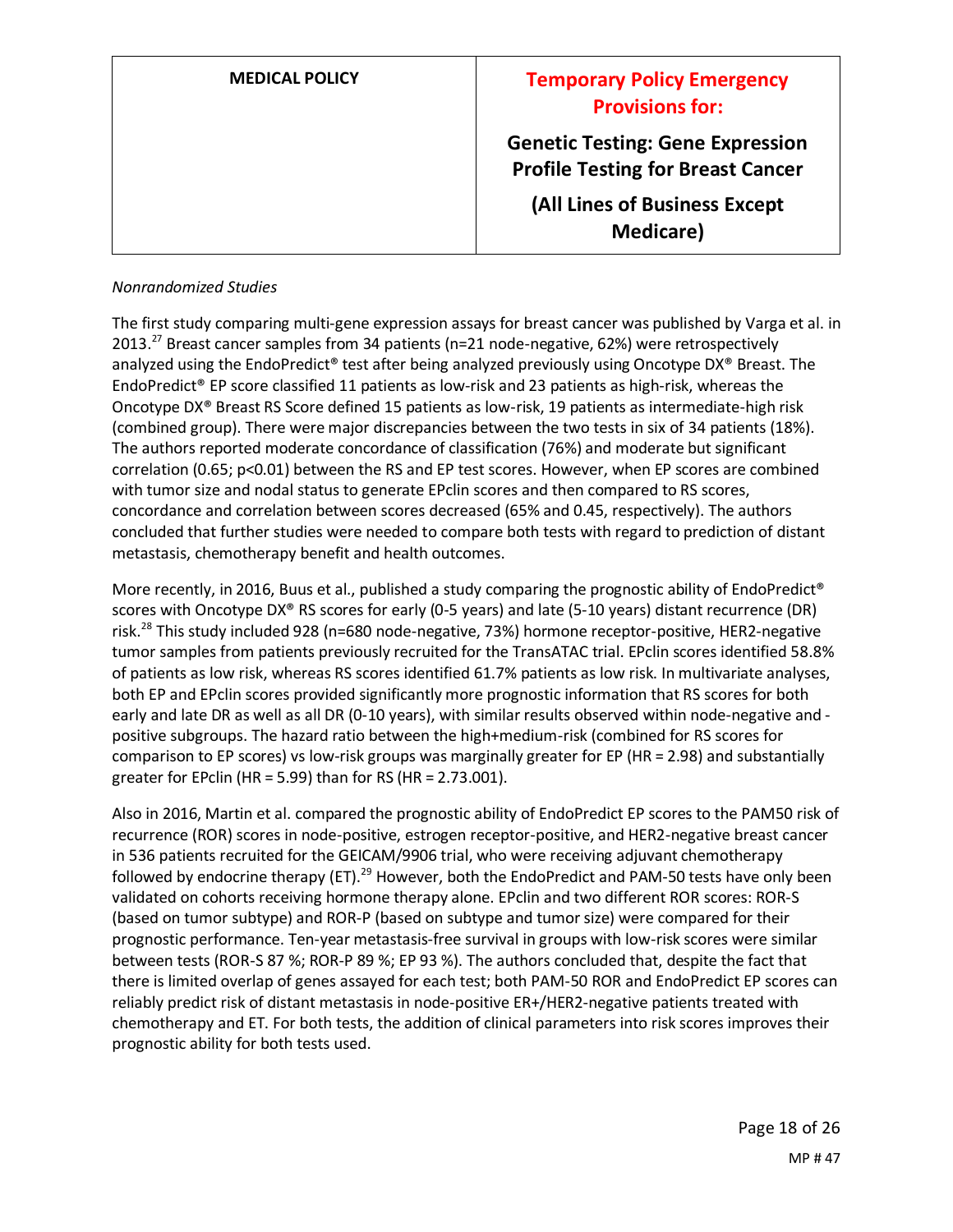| <b>MEDICAL POLICY</b> |  |
|-----------------------|--|
|-----------------------|--|

## **Temporary Policy Emergency Provisions for:**

**Genetic Testing: Gene Expression Profile Testing for Breast Cancer**

**(All Lines of Business Except Medicare)**

A recent comprehensive analysis of the GEP assays as a prognostic tool for distant recurrence in estrogen receptor–positive, *ERBB2*-negative early-stage breast cancer was published by Sestak et al. in 2018.<sup>30</sup> In a retrospective cohort, the authors reported a preplanned secondary analysis of a randomized controlled trial that included within-patient biomarker analysis of 6 multigene signatures in 774 postmenopausal women with ER-positive ERBB2 (formerly HER2)-negative breast cancer. The signatures included the Oncotype Dx recurrence score (RS), PAM50-based Prosigna risk of recurrence (ROR), Breast Cancer Index (BCI), EndoPredict (EPclin), Clinical Treatment Score (CTS), and 4-marker immunohistochemical score (IHC4). Previously, individual assessments of the commercially available signatures were published, each having had significant and similar prognostic effects during the first 5 years after diagnosis. The updated analyses offered difference in prognostic performance during 10 years of follow-up. BCI was among the tests having more prognostic significance for late recurrence (5 to 10 years) when compared with IHC4 and RS. Independent prognostic information was stratified by both recurrence risk in years of follow-up (overall 0 to 10 and 5 to 10) and node status (node-negative disease and 1 to 3). Five hundred ninety-one women (of 774) had node-negative disease; 227 were nodepositive. For 0 to 10 years, BCI was statistically significantly more prognostic than other signatures, though less so for node-positive disease than node-negative, hazard ratios (HRs), of 2.46; 95% CI, 1.88- 3.23 and 1.67 (1.21-2.29), respectively. For late-recurrence (5 to 10 years), in node-negative women BCI provided significant prognostic value (HR, 2.30; 95% CI, 1.61-3.30) and substantially more than CTS alone (HR, 1.95; 95% CI, 1.43-2.65). In the node-positive population, BCI had more prognostic value than IHC4 and RS (HR, 1.60 CI, 1.04-2.47), but less so than CTS, ROR, and EPclin. Overall, for late distance recurrence, the authors reported that BCI, ROR, and EPclin provided independent prognostic value for women with node-negative disease and those with 1 to 3 positive nodes. Limitations of this study include authors having affiliations or employment with manufacturers of these test. There were multiple tests and manufacturers included in the study.

### **Other GEP Assays**

There are additional gene expression profiling assays on the market that lack published evidence regarding their clinical utility for patients with breast cancer; these include BreastOncPX™, BreastPRS™, Mammostrat®, Molecular Grade Index, TargetPrint® and Theralink® Reverse Phase Protein Array (RPPA).

## **CLINICAL PRACTICE GUIDELINES**

### National Comprehensive Cancer Network

The National Comprehensive Cancer Network (NCCN) clinical practice guidelines on breast cancer (v3.2020) recommend multigene assays for consideration of addition of adjuvant systemic chemotherapy to adjuvant endocrine therapy.<sup>31</sup> Oncotype DX®, MammaPrint®, Prosigna™ (PAM50),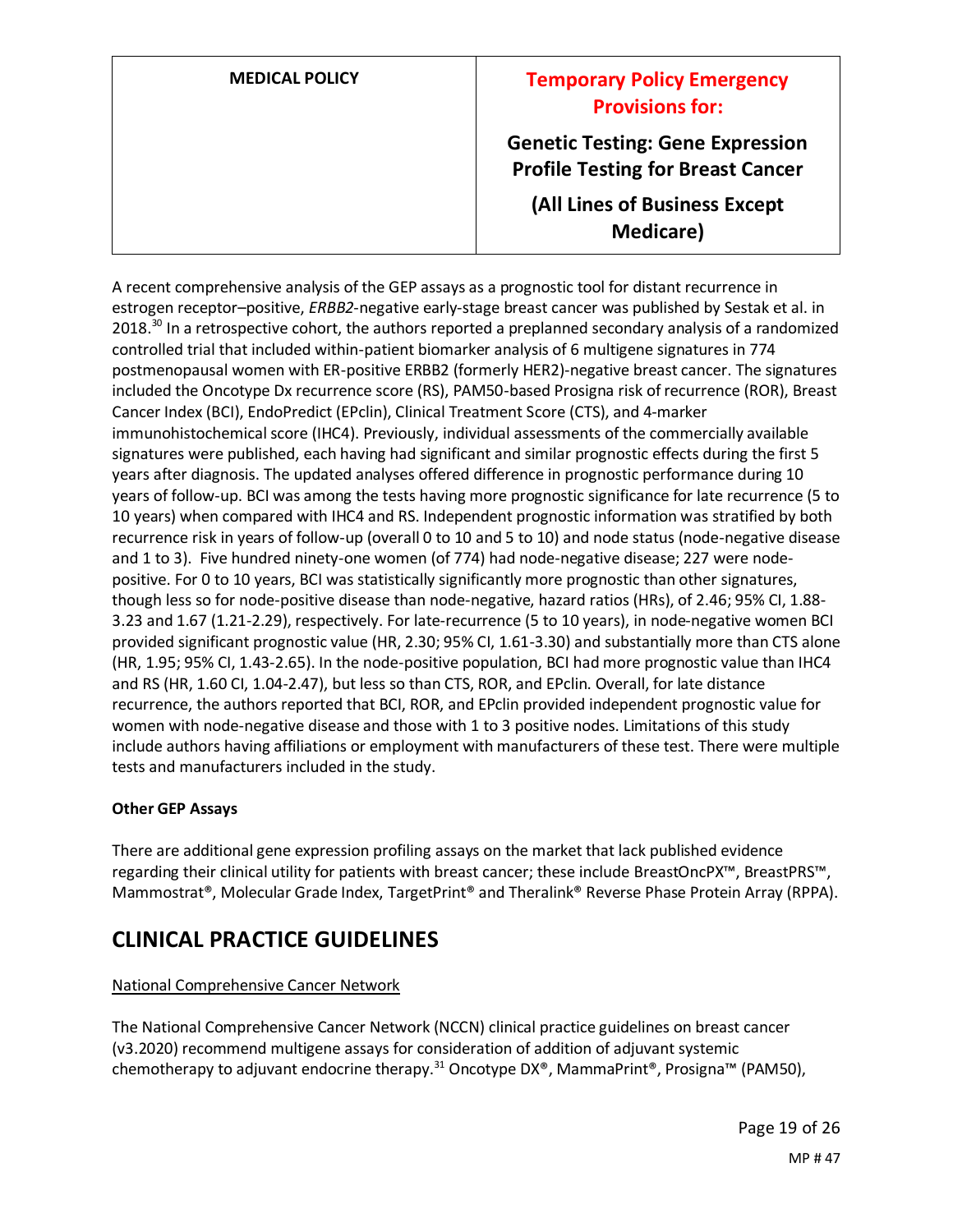**Genetic Testing: Gene Expression Profile Testing for Breast Cancer**

**(All Lines of Business Except Medicare)**

EndoPredict®, and Breast Cancer Index<sup>SM</sup> (BCI) gene expression profiling tests are listed as being prognostic.

The 21-gene Oncotype DX® assay is preferred by the NCCN Breast Cancer Panel for prognosis and prediction of chemotherapy benefit. Other prognostic gene expression assays can provide prognostic information, but the ability to predict chemotherapy benefit is unknown.

The Breast Cancer Index<sup>SM</sup> (BCI) assay is predictive of benefit of extended adjuvant endocrine therapy.

Each of these tests has specific populations identified, along with the NCCN category of evidence and consensus.

#### American Society of Clinical Oncology

In 2016, ASCO published evidence-based clinical practice guidelines on the use of biomarkers to guide decisions regarding adjuvant systemic therapy for women with early-stage invasive breast cancer.<sup>32</sup> Subsequently, in 2017, ASCO published a focused update which addressed the use of the MammaPrint assay.<sup>33</sup> Below is a summary of the recommendations provided by the ASCO guideline on the GEP assays addressed in this policy for ER/PgR-positive, HER2-negative breast cancer:

| <b>Test</b>                         | Recommendation                                                                                                                                                                                                                                                                                                                                                                | <b>Type</b>        | <b>Evidence</b><br><b>Quality</b> | <b>Recommendation</b><br><b>Strength</b> |
|-------------------------------------|-------------------------------------------------------------------------------------------------------------------------------------------------------------------------------------------------------------------------------------------------------------------------------------------------------------------------------------------------------------------------------|--------------------|-----------------------------------|------------------------------------------|
| Node-negative                       |                                                                                                                                                                                                                                                                                                                                                                               |                    |                                   |                                          |
| <b>Breast Cancer</b><br>Index (BCI) | May use the Breast Cancer Index to<br>guide decisions on adjuvant systemic<br>therapy.                                                                                                                                                                                                                                                                                        | Evidence-<br>based | Intermediate                      | Moderate                                 |
| <b>EndoPredict</b>                  | May use the 12-gene risk score<br>(EndoPredict) to guide decisions on<br>adjuvant systemic chemotherapy.                                                                                                                                                                                                                                                                      | Evidence-<br>based | Intermediate                      | Moderate                                 |
| <b>MammaPrint</b>                   | The MammaPrint assay may be<br>$\bullet$<br>used in those with high clinical risk<br>per MINDACT categorization to<br>inform decisions on withholding<br>adjuvant systemic chemotherapy.<br>The MammaPrint assay should not<br>be used in those with low clinical<br>risk per MINDACT categorization<br>to inform decisions on withholding<br>adjuvant systemic chemotherapy. | Evidence-<br>based | <b>High</b>                       | Strong                                   |
| <b>Oncotype DX</b>                  | May use the 21-gene recurrence score                                                                                                                                                                                                                                                                                                                                          | Evidence-          | High                              | Strong                                   |
| <b>Breast</b>                       | (RS; Oncotype DX; Genomic Health) to                                                                                                                                                                                                                                                                                                                                          | based              |                                   |                                          |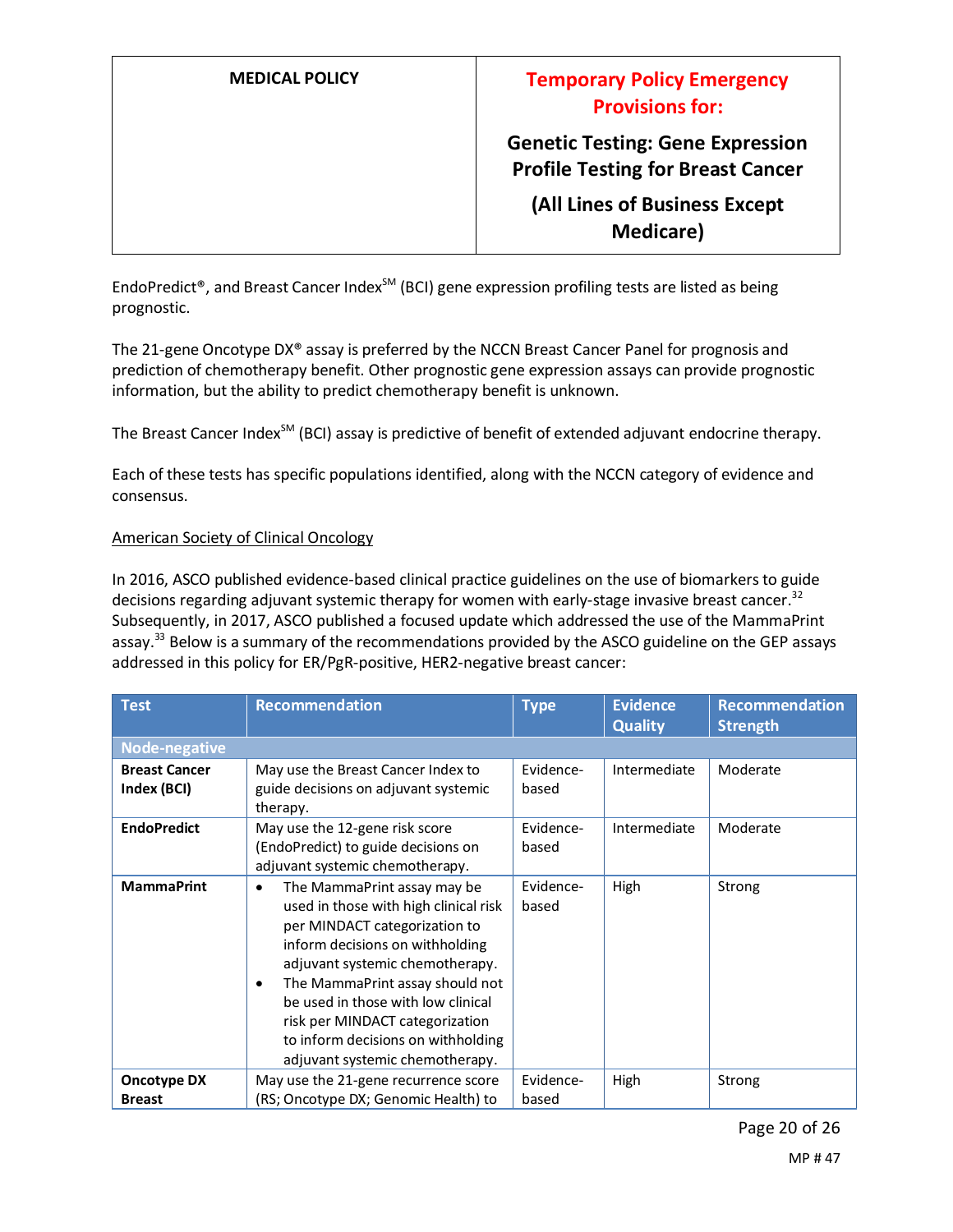**Genetic Testing: Gene Expression Profile Testing for Breast Cancer**

**(All Lines of Business Except Medicare)**

|                      | guide decisions on adjuvant systemic<br>chemotherapy.                                                                                                                            |                    |      |          |
|----------------------|----------------------------------------------------------------------------------------------------------------------------------------------------------------------------------|--------------------|------|----------|
| PAM50/Prosigna       | May use the PAM50 risk of recurrence<br>(ROR) score (Prosigna), in conjunction<br>with other clinicopathologic variables,<br>to guide decisions on adjuvant<br>systemic therapy. | Evidence-<br>based | High | Strong   |
| <b>Node-positive</b> |                                                                                                                                                                                  |                    |      |          |
| <b>MammaPrint</b>    | The MammaPrint assay may be<br>used in those with high clinical risk<br>per MINDACT categorization to<br>inform decisions on withholding<br>adjuvant systemic chemotherapy.      | Evidence-<br>based | High | Moderate |

The ASCO guidelines defined clinical utility as "if use of the test is associated with a favorable balance of benefits to harm compared with treatment of the patient in the absence of the biomarker test result". Based on this relatively liberal definition, ASCO only recommends three assays with the highest confidence (and ONLY in node-negative patients): Oncotype DX Breast, Prosigna and now MammaPrint. While the recommendations for Oncotype DX Breast and Prosigna were based on multiple high quality studies with 10-year follow-up, the MammaPrint recommendation was based solely on one publication reporting five-year trial outcomes.

Moderate strength recommendations for the use of the Breast Cancer Index, EndoPredict and MammaPrint assays in node-negative women reflects the panel's concerns regarding the quality of the studies published on the clinical utility of these tests and the overall consistency of the results between studies. Of note, the updated recommendation for the use of MammaPrint was based primarily on the five-year results of the MINDACT study published in 2016 which indicated that the assay may be of use in subjects with high but not low clinical risk.<sup>14</sup>

With the exception of the MammaPrint assay in patients of with high clinical risk (moderate strength recommendation), the panel recommended against the use of GEP assays in node-positive women based on the fact that women with positive nodal status in general have much higher odds of distant recurrence than node-negative women, regardless of whether a GEP test has determined them to be at low-risk of recurrence. The panel believes that the number of node-positive women "who will benefit from the adjuvant chemotherapy will far exceed the number who will be harmed." In addition, ASCO found no studies on the clinical utility for the use of any of the GEPs assays in node-positive women. However, in 2017, ASCO updated their stance on the MammaPrint assay, recommending the following:

Node-negative: "If a patient has hormone receptor-positive, human epidermal growth factor receptor 2 (HER2)-negative, node-negative breast cancer, the MammaPrint assay may be used in those with high clinical risk to inform decisions on withholding adjuvant systemic chemotherapy due to its ability to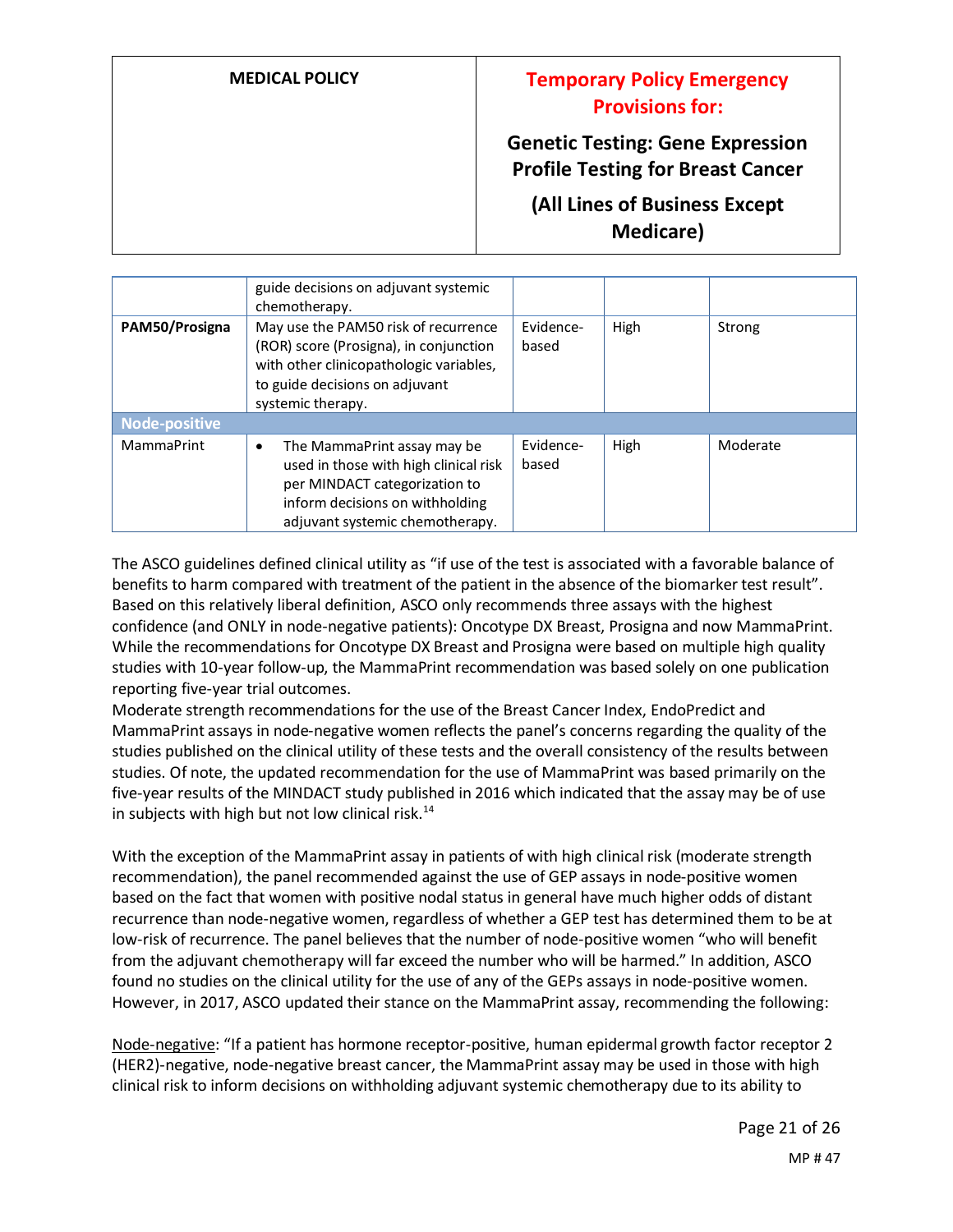| <b>MEDICAL POLICY</b> | <b>Temporary Policy Emergency</b><br><b>Provisions for:</b>                         |
|-----------------------|-------------------------------------------------------------------------------------|
|                       | <b>Genetic Testing: Gene Expression</b><br><b>Profile Testing for Breast Cancer</b> |
|                       | (All Lines of Business Except<br><b>Medicare</b> )                                  |

identify a good-prognosis population with potentially limited chemotherapy benefit. Women in the low clinical risk category did not benefit from chemotherapy regardless of genomic MammaPrint risk group. Therefore, the MammaPrint assay does not have clinical utility in such patients."

Node-positive: "If a patient has hormone receptor-positive, HER2-negative, node-positive breast cancer, the MammaPrint assay may be used in patients with one to three positive nodes and a high clinical risk to inform decisions on withholding adjuvant systemic chemotherapy. However, such patients should be informed that a benefit from chemotherapy cannot be excluded, particularly in patients with greater than one involved lymph node."

## **POLICY SUMMARY**

### Oncotype DX<sup>®</sup> Breast (RS), MammaPrint®, Prosigna™ (PAM50), EndoPredict® or Breast Cancer Index<sup>SM</sup> (BCI)

There is enough research to show that the use of Oncotype DX® Breast (RS), MammaPrint®, Prosigna™ (PAM50), EndoPredict<sup>®</sup> or Breast Cancer Index<sup>SM</sup> (BCI) gene expression profiling tests may improve overall health outcomes when testing is used to guide treatment decisions in highly selective patients with primary breast cancer. Overall health outcomes have been shown to improve for some hormone receptor positive, HER-2 negative individuals whose providers used prognostic and therapy-predictive assays to help guide treatment decisions. Clinical practice guidelines based on research also recommend that select patients be considered for prognostic and therapy-predictive assays including Oncotype DX® Breast (RS), MammaPrint®, Prosigna™ (PAM50), EndoPredict® or Breast Cancer Index<sup>SM</sup> (BCI) gene expression profiling tests. Therefore, the use of Oncotype DX® Breast (RS), MammaPrint®, Prosigna™ (PAM50), EndoPredict<sup>®</sup> or Breast Cancer Index<sup>SM</sup> (BCI) gene expression profiling tests may be considered medically necessary and covered when policy criteria are met. When policy criteria are not met, testing with the Oncotype DX<sup>®</sup> Breast (RS), MammaPrint®, Prosigna™ (PAM50), EndoPredict® or Breast Cancer Index<sup>SM</sup> (BCI) tests is considered not medically necessary and not covered.

### Other GEP Assays for Breast Cancer

There is not enough research to show that other breast cancer prognostic and therapy-predictive assays improve overall health outcomes when used to guide breast cancer treatment decisions. Other assays include but are not limited to BreastOncPX™, BreastPRS™, Mammostrat®, Molecular Grade Index, and TargetPrint®. Although some of these tests may show promise in early research, the impact on longterm health outcomes has not been proven. In addition, current clinical practice guidelines do not strongly recommend the use of any of the above mentioned assays. Therefore, breast cancer prognostic and therapy-predictive assays not listed in policy criteria above, including but not limited to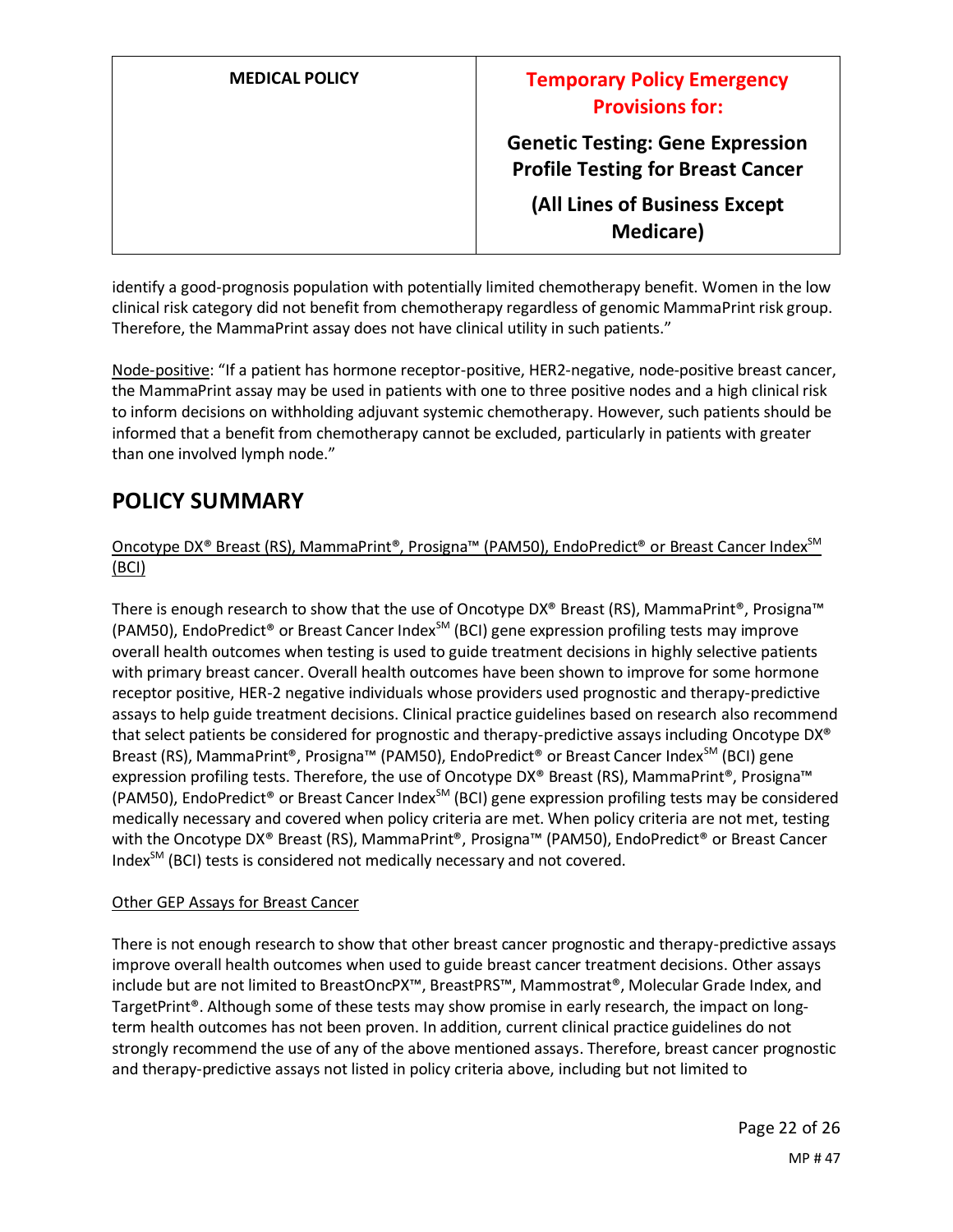| <b>MEDICAL POLICY</b> | <b>Temporary Policy Emergency</b><br><b>Provisions for:</b>                         |
|-----------------------|-------------------------------------------------------------------------------------|
|                       | <b>Genetic Testing: Gene Expression</b><br><b>Profile Testing for Breast Cancer</b> |
|                       | (All Lines of Business Except<br><b>Medicare</b> )                                  |

BreastOncPX™, BreastPRS™, Mammostrat®, Molecular Grade Index, TargetPrint® and Theralink® Reverse Phase Protein Array (RPPA) are considered investigational and not covered.

## **INSTRUCTIONS FOR USE**

Company Medical Policies serve as guidance for the administration of plan benefits. Medical policies do not constitute medical advice nor a guarantee of coverage. Company Medical Policies are reviewed annually and are based upon published, peer-reviewed scientific evidence and evidence-based clinical practice guidelines that are available as of the last policy update. The Companies reserve the right to determine the application of Medical Policies and make revisions to Medical Policies at any time. Providers will be given at least 60-days notice of policy changes that are restrictive in nature.

The scope and availability of all plan benefits are determined in accordance with the applicable coverage agreement. Any conflict or variance between the terms of the coverage agreement and Company Medical Policy will be resolved in favor of the coverage agreement.

## **REGULATORY STATUS**

### Mental Health Parity Statement

Coverage decisions are made on the basis of individualized determinations of medical necessity and the experimental or investigational character of the treatment in the individual case. In cases where medical necessity is not established by policy for specific treatment modalities, evidence not previously considered regarding the efficacy of the modality that is presented shall be given consideration to determine if the policy represents current standards of care.

## **MEDICAL POLICY CROSS REFERENCES**

• Genetic Counseling

## **REFERENCES**

- 1. Society of Surgical Oncology: Resource for Management Options of Breast Cancer During COVID-19. https://www.surgonc.org/wp-content/uploads/2020/03/Breast-Resource-during-COVID-19- 3.23.20.pdf. Published 2020. Accessed 3/25/2020.
- 2. American Collge of Surgeons: COVID-19 Guidelines for Triage of Breast Cancer Patients. https://www.facs.org/covid-19/clinical-guidance/elective-case/breast-cancer. Published 2020. Accessed 3/25/2020.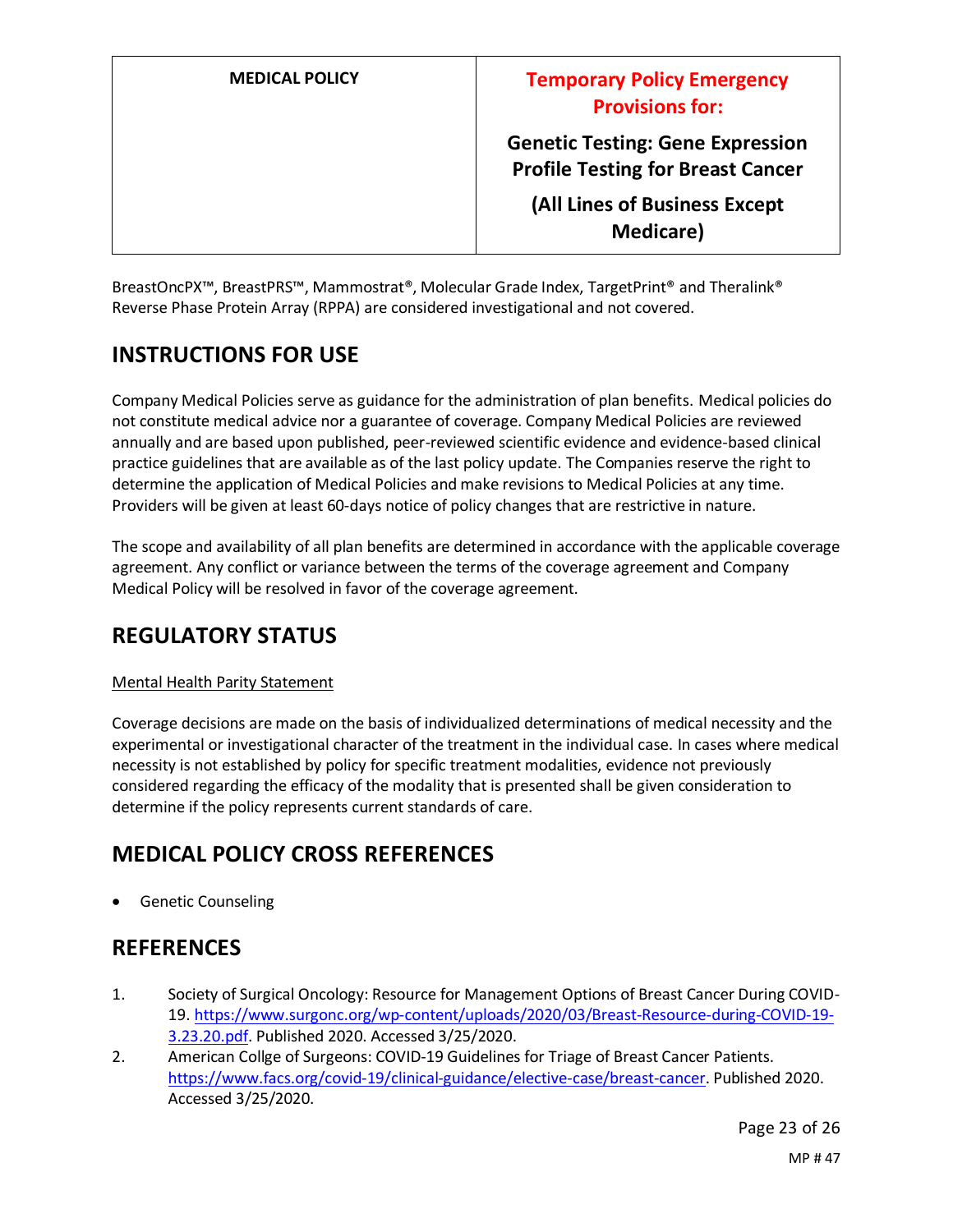# **MEDICAL POLICY Temporary Policy Emergency Provisions for: Genetic Testing: Gene Expression Profile Testing for Breast Cancer (All Lines of Business Except Medicare)**

- 3. Wolff AC, Hammond ME, Hicks DG, et al. Recommendations for human epidermal growth factor receptor 2 testing in breast cancer: American Society of Clinical Oncology/College of American Pathologists clinical practice guideline update. *J Clin Oncol.* 2013;31(31):3997-4013. https://www.ncbi.nlm.nih.gov/pubmed/24101045
- 4. National Comprehensive Cancer Network (NCCN) Guidelines. Breast Cancer. v.3.2021. Updated March 29, 2021. https://www.nccn.org/professionals/physician\_gls/pdf/breast.pdf. Accessed 04/04/2021.
- 5. Agendia | BluePrint®. http://www.agendia.com/healthcare-professionals/breastcancer/blueprint/. Accessed 03/01/2021.
- 6. Gluck S, de Snoo F, Peeters J, Stork-Sloots L, Somlo G. Molecular subtyping of early-stage breast cancer identifies a group of patients who do not benefit from neoadjuvant chemotherapy. *Breast Cancer Res Treat.* 2013;139(3):759-767. https://www.ncbi.nlm.nih.gov/pubmed/23756626
- 7. Viale G, de Snoo FA, Slaets L, et al. Immunohistochemical versus molecular (BluePrint and MammaPrint) subtyping of breast carcinoma. Outcome results from the EORTC 10041/BIG 3-04 MINDACT trial. *Breast Cancer Res Treat.* 2017.
- 8. Breast Cancer Index (Biotheranostics, Inc). https://www.breastcancerindex.com/. Accessed 03/01/2021.
- 9. Sanft T, Aktas B, Schroeder B, et al. Prospective assessment of the decision-making impact of the Breast Cancer Index in recommending extended adjuvant endocrine therapy for patients with early-stage ER-positive breast cancer. *Breast Cancer Res Treat.* 2015;154(3):533-541. https://www.ncbi.nlm.nih.gov/pubmed/26578401
- 10. Chou R, Fanciullo GJ, Fine PG, et al. Clinical guidelines for the use of chronic opioid therapy in chronic noncancer pain. *The journal of pain : official journal of the American Pain Society.*  2009;10(2):113-130.
- 11. Muller BM, Keil E, Lehmann A, et al. The EndoPredict Gene-Expression Assay in Clinical Practice Performance and Impact on Clinical Decisions. *PLoS One.* 2013;8(6):e68252. https://www.ncbi.nlm.nih.gov/pubmed/23826382
- 12. Agendia | MammaPrint. https://www.agendia.com/our-tests/mammaprint. Accessed 03/01/2021.
- 13. Kuijer A, van Bommel AC, Drukker CA, et al. Using a gene expression signature when controversy exists regarding the indication for adjuvant systemic treatment reduces the proportion of patients receiving adjuvant chemotherapy: a nationwide study. *Genetics in medicine : official journal of the American College of Medical Genetics.* 2016;18(7):720-726. https://www.ncbi.nlm.nih.gov/pubmed/26583684
- 14. Cardoso F, van't Veer LJ, Bogaerts J, et al. 70-Gene Signature as an Aid to Treatment Decisions in Early-Stage Breast Cancer. *N Engl J Med.* 2016;375(8):717-729. https://www.ncbi.nlm.nih.gov/pubmed/27557300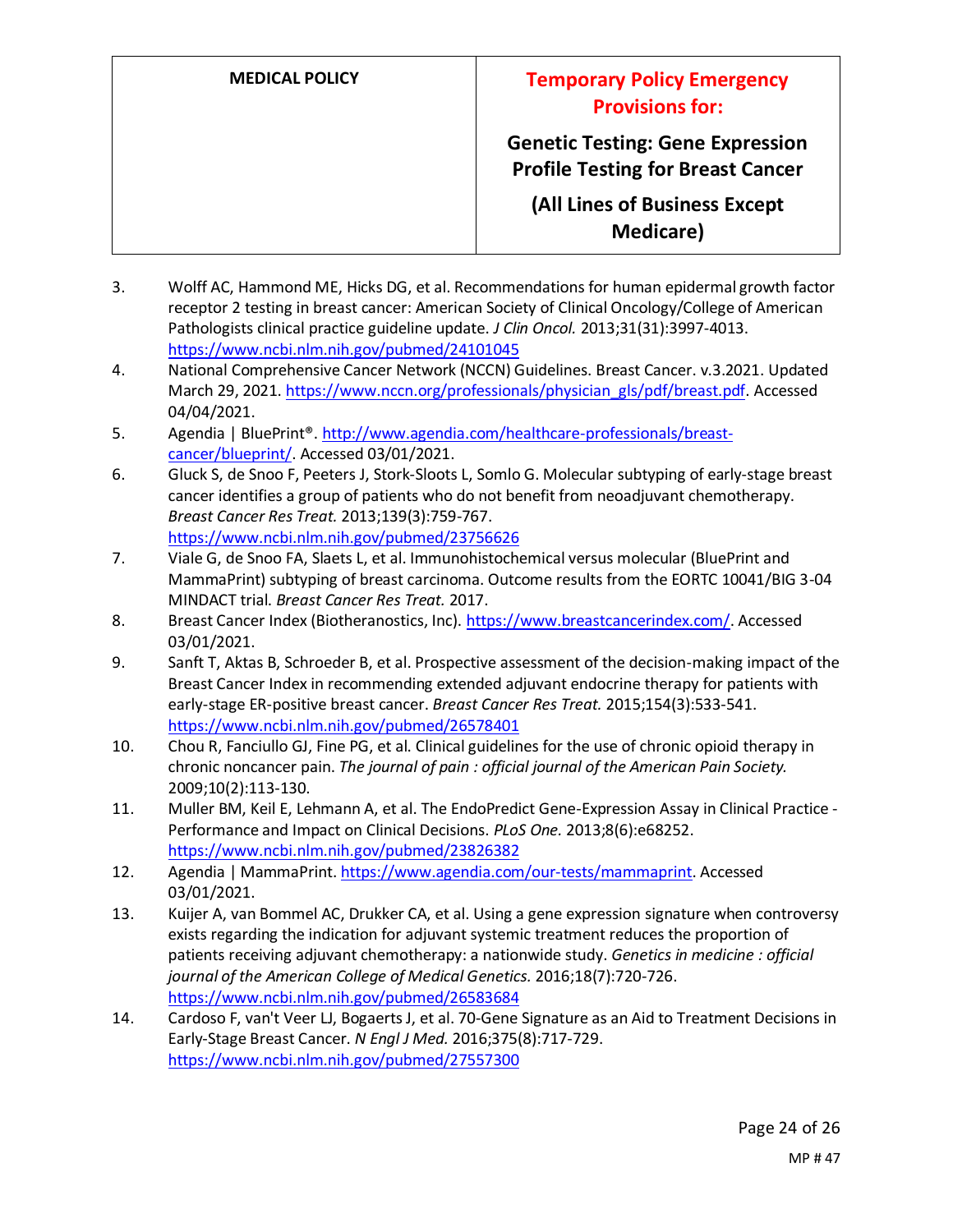**Genetic Testing: Gene Expression Profile Testing for Breast Cancer**

**(All Lines of Business Except Medicare)**

- 15. oncotypeIQ | Oncotype DX Breast Recurrence Score Test | About the test. https://www.oncotypeiq.com/en-US/breast-cancer/healthcare-professionals/oncotype-dxbreast-recurrence-score/about-the-test. Accessed 03/01/2021.
- 16. Oratz R, Kim B, Chao C, et al. Physician survey of the effect of the 21-gene recurrence score assay results on treatment recommendations for patients with lymph node-positive, estrogen receptor-positive breast cancer. *J Oncol Pract.* 2011;7(2):94-99. https://www.ncbi.nlm.nih.gov/pubmed/21731516
- 17. Bargallo JE, Lara F, Shaw-Dulin R, et al. A study of the impact of the 21-gene breast cancer assay on the use of adjuvant chemotherapy in women with breast cancer in a Mexican public hospital. *J Surg Oncol.* 2015;111(2):203-207. https://www.ncbi.nlm.nih.gov/pubmed/25288020
- 18. de Boer RH, Baker C, Speakman D, Chao CY, Yoshizawa C, Mann GB. The impact of a genomic assay (Oncotype DX) on adjuvant treatment recommendations in early breast cancer. *The Medical journal of Australia.* 2013;199(3):205-208. https://www.ncbi.nlm.nih.gov/pubmed/23909545
- 19. Eiermann W, Rezai M, Kummel S, et al. The 21-gene recurrence score assay impacts adjuvant therapy recommendations for ER-positive, node-negative and node-positive early breast cancer resulting in a risk-adapted change in chemotherapy use. *Annals of oncology : official journal of the European Society for Medical Oncology.* 2013;24(3):618-624. https://www.ncbi.nlm.nih.gov/pubmed/23136233
- 20. Yamauchi H, Nakagawa C, Takei H, et al. Prospective study of the effect of the 21-gene assay on adjuvant clinical decision-making in Japanese women with estrogen receptor-positive, nodenegative, and node-positive breast cancer. *Clinical breast cancer.* 2014;14(3):191-197. https://www.ncbi.nlm.nih.gov/pubmed/24321102
- 21. Stemmer SM, Steiner M, Rizel S, et al. Clinical outcomes in ER+ HER2 -node-positive breast cancer patients who were treated according to the Recurrence Score results: evidence from a large prospectively designed registry. *NPJ breast cancer.* 2017;3:32. https://www.ncbi.nlm.nih.gov/pmc/articles/PMC5591314/
- 22. Stemmer SM, Steiner M, Rizel S, et al. Clinical outcomes in patients with node-negative breast cancer treated based on the recurrence score results: evidence from a large prospectively designed registry. *NPJ breast cancer.* 2017;3:33. https://www.ncbi.nlm.nih.gov/pmc/articles/PMC5591181/
- 23. oncotypeIQ | Oncotype DX Breast DCIS Score Test | About the test. https://www.oncotypeiq.com/en-US/breast-cancer/healthcare-professionals/oncotype-dxbreast-dcis-score/about-the-test. Accessed 03/01/2021.
- 24. Alvarado M, Carter DL, Guenther JM, et al. The impact of genomic testing on the recommendation for radiation therapy in patients with ductal carcinoma in situ: A prospective clinical utility assessment of the 12-gene DCIS score result. *J Surg Oncol.* 2015;111(8):935-940. https://www.ncbi.nlm.nih.gov/pubmed/26031501